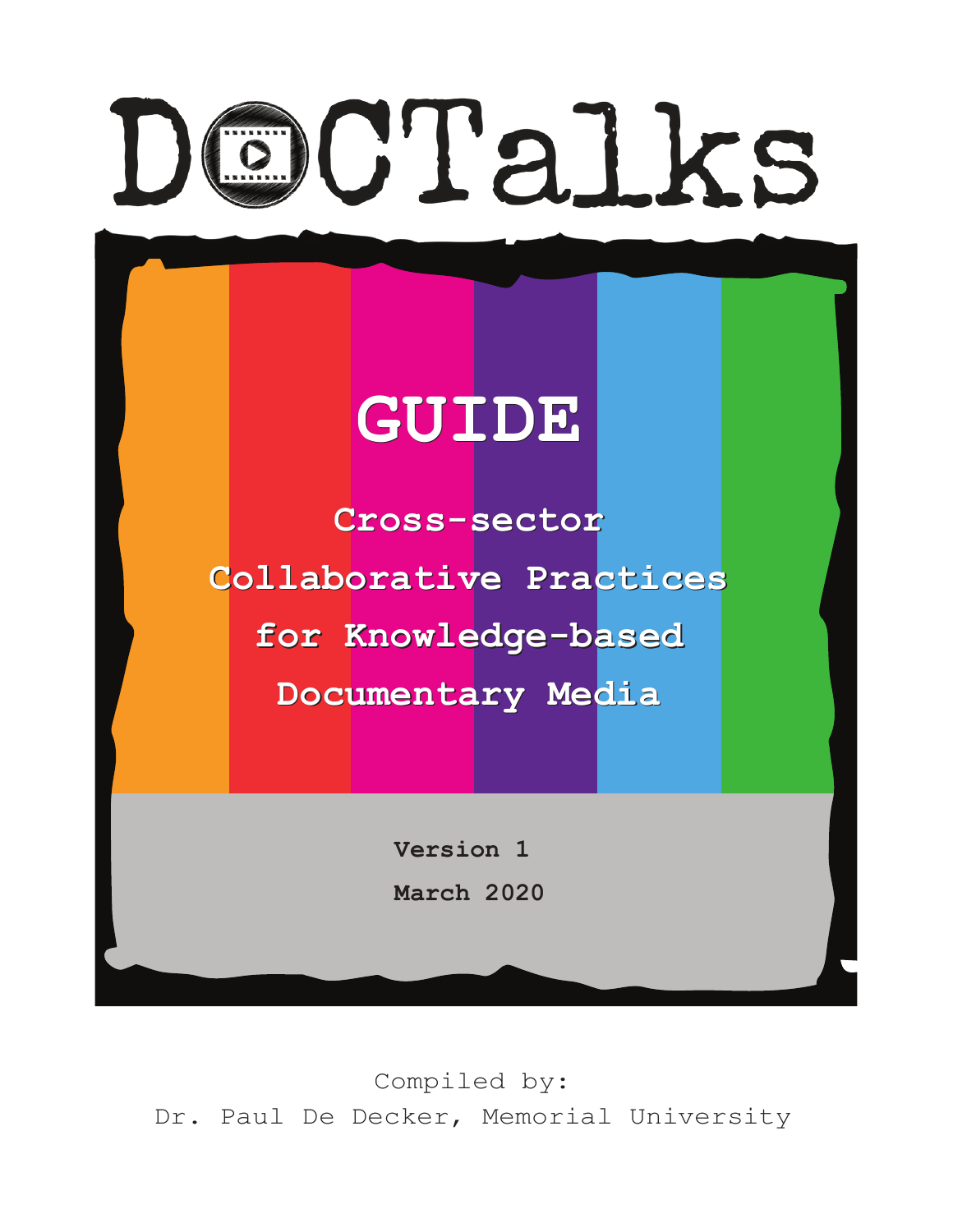# **Thanks**

- Dr. Susan O'Donnell
- Dr. Matt Rogers
- Dr. David Leadbeater
- Laura Tulk (transcription)
- Vincent Audet (cross sector icon design)
- Joey Hickey (layout design)
- DOCTalks Board of Directors (2013-19)
- DOCTalks Festival & Symposium Attendees, Supporters and Volunteers (2013-19)
- DOCTalks Guide V1.0 Best Practices
- Questionaire Respondents
- University of New Brunswick
- St. Thomas University
- Memorial University
- New Brunswick College of Craft & Design
- Springboard Atlantic
- Social Sciences & Humanities Research Council of Canada
- Documentary Organization of Canada (National & Atlantic Chapter)
- New Brunswick Tourism Heritage & Culture
- Canada Media Fund
- Telefilm Canada
- National Film Board of Canada
- Newfoundland & Labrador Film Development Corp.
- Innovation PEI (film sector)
- Nova Scotia Business Investment (film sector)
- Canadian Broadcasting Corporation
- CACTUS Community TV Stations (CHCO & CIMC)
- Aboriginal Peoples Television Network
- TV Ontario
- Knowledge Network
- Nova Scotia Society for Public Broadcasting
- Corporation for Public Broadcasting (USA)
- PBS Maine & New Hampshire (USA)
- National Eduucational Telecommunications Association (USA)
- Filmmakers Collaborative (USA)
- Community Foundations of Canada
- Canadian Environmental Grantsmaker Network
- Philanthropic Foundations Canada
- Inspirit Foundation
- McConnell Foundation
- City of Fredericton
- Fredericton Community Foundation
- United Way of Central New Brunswick

and many more...

# **Contact**

DOCTalks Festival & Symposium Inc. PO Box: 432, Fredericton New Brunswick, Canada E3B 4Z9 www.doctalks.ca

Dr. Paul De Decker, President pauldd@mun.ca

Lloyd Salomone, Co-founder lloyd\_salomone@hotmail.com

# **Funding**





#### \* DISCLAIMER:

The opinions, conclusions and/ or recommendations expressed in the DOCTalks Guide V1.0 are those of the author. The Canada Media Fund and New Brunswick Tourism Heritage & Culture are in no way bound by any recommendations made in it.

# **Copyright**



The DOCTalks Guide V1.0 edited by Paul De Decker, is licensed under a Creative Commons Attribution-NonCommercial-ShareAlike 4.0 International License.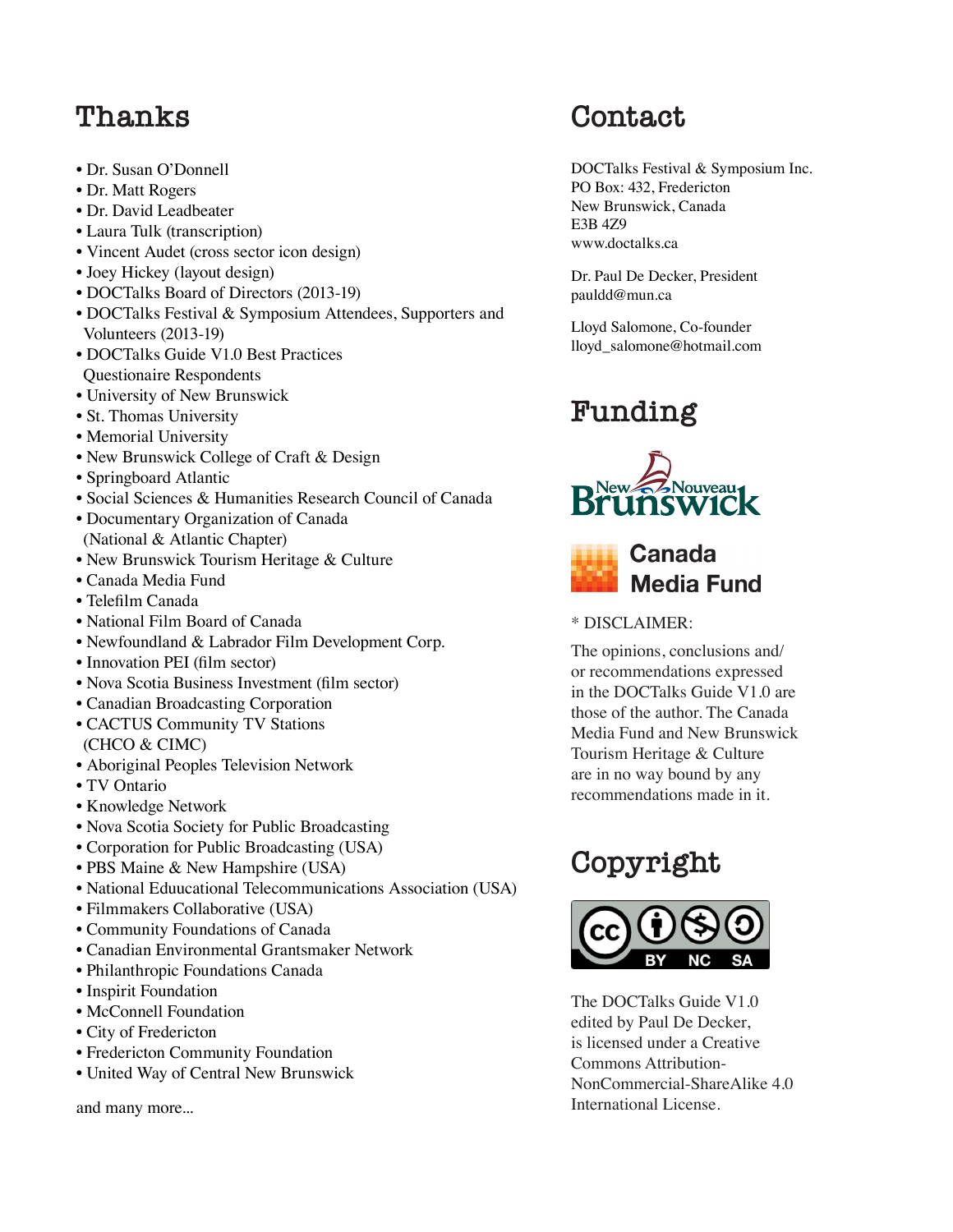

**Documentary Producers**



**Academic Researchers**



**Charities**



**Governments**



**Broadcasters**



**Foundations & Funders**

| <b>MESSAGE</b>                                                                                                                                                                                                                                                                                                                                                                                                                                                                                                                                                                                                                                                                                          | 4  |
|---------------------------------------------------------------------------------------------------------------------------------------------------------------------------------------------------------------------------------------------------------------------------------------------------------------------------------------------------------------------------------------------------------------------------------------------------------------------------------------------------------------------------------------------------------------------------------------------------------------------------------------------------------------------------------------------------------|----|
| WHY THIS GUIDEBOOK and HOW TO USE IT                                                                                                                                                                                                                                                                                                                                                                                                                                                                                                                                                                                                                                                                    | 4  |
| Part 1: WHAT IS KNOWLEDGE-BASED DOCUMENTARY MEDIA?                                                                                                                                                                                                                                                                                                                                                                                                                                                                                                                                                                                                                                                      | 5  |
| <b>Types Of Knowledge-based Documentary Media</b><br><b>Forms Of Knowledge-based Documentary Media</b><br>Social Media<br><b>Interactive Websites</b><br>Podcasts<br><b>Short Videos</b><br>Long Form Documentary Films<br>Immersive Learning Technologies (virtual & augmented reality, apps, games)<br><b>Issues Relevant to All Knowledge-based Media</b>                                                                                                                                                                                                                                                                                                                                            |    |
| Part 2: THE DOCTALKS COMMUNITY OF PRACTICE                                                                                                                                                                                                                                                                                                                                                                                                                                                                                                                                                                                                                                                              | 9  |
| Who's Who In A Documentary Media Community Of Practice<br><b>Documentary Producers</b><br><b>Academic Researchers</b><br>Charities<br>Governments<br><b>Broadcasters</b><br>Foundations & Funders<br>i) Public & Private Foundations Sector Funding<br>ii) Academic Research Sector Funding<br>iii) Documentary Film Sector Funding                                                                                                                                                                                                                                                                                                                                                                     |    |
| Part 3: WHAT COLLABORATORS NEED TO KNOW                                                                                                                                                                                                                                                                                                                                                                                                                                                                                                                                                                                                                                                                 | 14 |
| <b>How different sectors work</b><br>Documentary Media Producers<br><b>Academic Researchers</b><br>Charities<br>Governments<br><b>Broadcasters</b><br>Foundations and Funders<br>Some known challenges<br>Documentary Media Producers<br><b>Academic Researchers</b><br><b>Broadcasters</b><br>Foundations and Funders<br><b>Working Through Cross-sector Differences</b><br>Production and Content<br>Intellectual Property and Copyright<br>Funding<br>Concerning Collaboration and Feedback<br>Part 4: FOCUS ON ETHICS & PARTNERSHIPS<br><i>Question 1</i> : How does your sector adhere to ethical principles to protect the people, places and<br>things that appear in your documentary projects? | 17 |
| Question 2: How do you ensure community knowledge/local experience & science-based research<br>accurately represented                                                                                                                                                                                                                                                                                                                                                                                                                                                                                                                                                                                   |    |
| <b>Part 5: NEXT STEPS</b>                                                                                                                                                                                                                                                                                                                                                                                                                                                                                                                                                                                                                                                                               | 18 |
| <b>Promoting Cross-Sector Collaborations</b><br><b>Establishing DOCTalks Chapters</b><br><b>Initiating Funding Models</b><br>Develop a Vision for Knowledge-based Documentary Media                                                                                                                                                                                                                                                                                                                                                                                                                                                                                                                     |    |

**Appendix: CROSS-SECTOR PARTNER CASE STUDIES 19**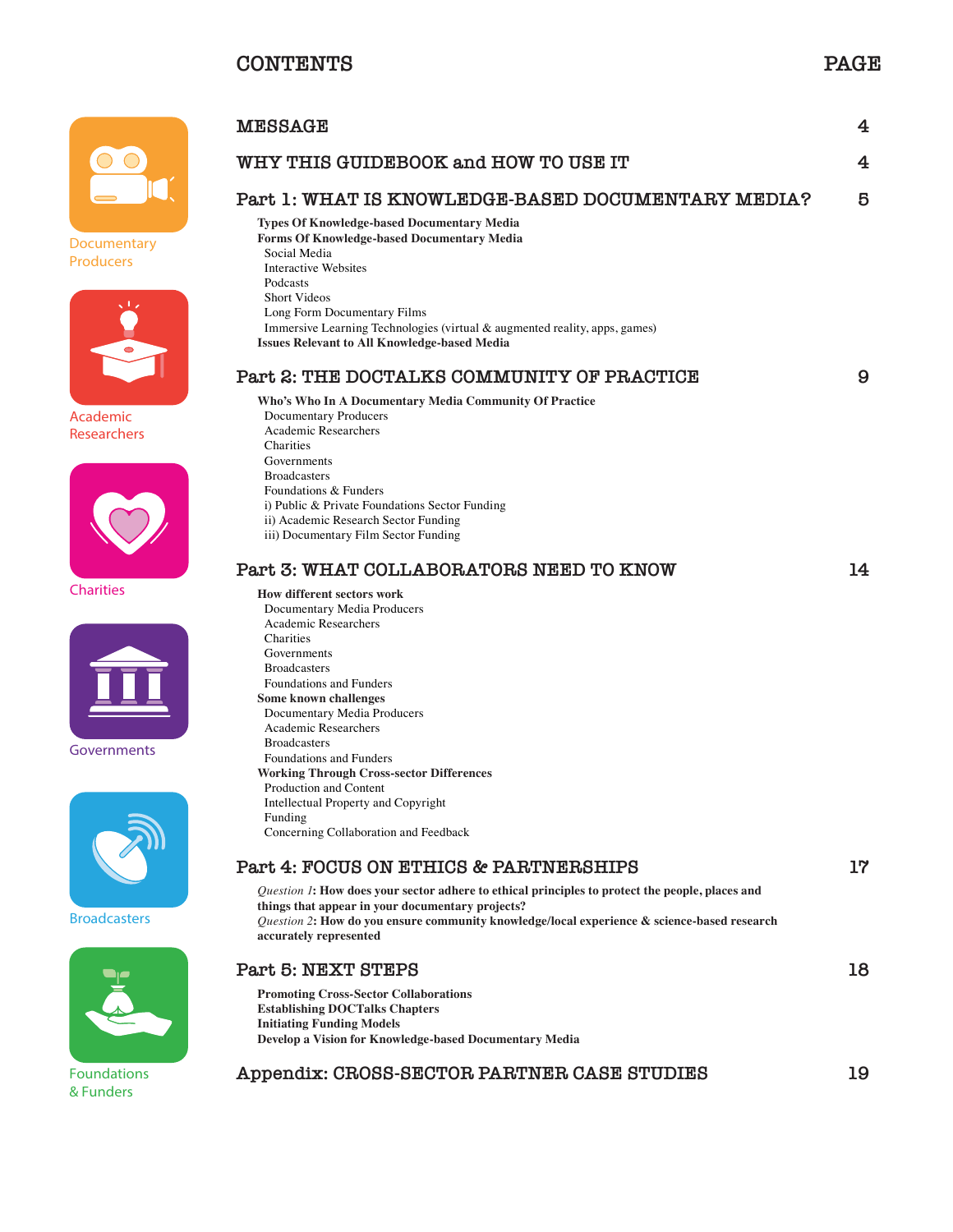# **MESSAGE**

In February 2013 the first DOCTalks Festival & Symposium was held in Fredericton, New Brunswick. It consisted of documentary film screenings from the National Film Board and independent producers in Atlantic Canada. There was also an informal meeting of various cross-sectors - documentary producers and officials from university offices of research services, provincial and federal film agencies, charities and foundations. The discussion centred around the question, "Why should we collaborate to produce knowledge-based documentary media content?"

After that meeting DOCTalks and St. Thomas University ORS officials began planning and raising funds to present the 2014 DOCTalks Festival & Symposium. Some 50+ people from various cross- sectors attended. Sitting on panels they shared information about their sector and why there was a need to collaborate with each other. But there were few examples of - How to produce knowledge-based documentary media using cross-sector partnerships?

Since then DOCTalks has taken a "go slow" approach. We presented another Festival & Symposium in 2015 to expand our understanding of how cross- sectors can collaborate. We undertook several 'hands-on' pilot projects in 2016-17 to create and promote 'knowledge-based' documentary media content, and brought stakeholders together at the 2018 Festival & Symposium to discuss the need for a 'best practices handbook' that would guide cross-sector collaborations. Then in 2019, we collaborated with Dr. Paul De Decker from Memorial University to begin the process of compiling this 'DOCTalks Guidebook'.

On behalf of the DOCTalks Board and hundreds of Festival & Symposium attendees and supporters over the last seven years, we would like to thank everyone that has contributed to Version 1 - DOCTalks Guide: Cross-Sector, Collaborative Practices for Knowledge-based Documentary Media.

We're very excited to use and continually improve the DOCTalks Guide to help promote, create, fund and mobilize knowledge-based documentary media in Canada using cross-sector collaborative practices!

-Lloyd Salomone, DOCTalks Co-Founder

# **WHY THIS GUIDEBOOK and HOW TO USE IT**

As members of rather diverse, cross-sector communities seek to produce knowledge-based documentary media, they face a number of obstacles that challenge the effectiveness of their relationships. This Guidebook, therefore, puts together insights and observations based on two annual DOCTalks Symposium Roundtable Discussions on Best-Practices (2018-2019) and a questionnaire completed by cross-sector representatives<sup>1</sup>.

What follows is organized into several parts in order to present an approach to knowledge-based documentary media.

In the first part we define what knowledge-based documentary media is and the various forms it can take.

This is followed in Part 2 by a brief introduction to what we call a documentary media Community of Practice (CoP). The idea of the community of practice frames our view of knowledge-based projects: that cross-sector collaborators are mutually engaged in the creation of knowledge around a pressing issue facing their community. In this section we identify some of the sectors that we have seen participate in knowledge-based documentary media and what they might offer to a CoP.

Then in Part 3, we turn to direct reports from our survey to present some of the benefits and challenges that face cross-sector collaborators that seek to produce knowledge-based documentary media. We do not provide objective "instructions" to follow as practices that are best for one partnership might not work for others.

Part 4 presents responses to two survey questions on ethics in knowledge-based media production, one dealing with the ethical treatment of people, places and locations that are featured in these projects and another question concerned with the reliable and accurate representation of community knowledge and scholarly research.

We conclude with Part 5 by outlining where we hope to go next.

While we heard from approximately 100 individuals our understanding of some sectors practices are incomplete and require further work. However, we invite you to test our findings or contribute to the discussion. Attend DOCTalks Festivals & Symposia. Start your own DOCTalks CoP wherever you are. Begin to build partnerships with academic researchers, federal and provincial government agencies, NGOs, charities, community members, funders, broadcasters, and documentary producers. Tell us what works, and doesn't, for you.

We see the Guidebook as a living document, set to grow in proportion to the insights we gather from all cross-sector collaborators. We hope it will serve to provide collective wisdom for new collaborators on ways to mitigate cultural and institutional barriers that might lay in the way of successful knowledge-based documentary media production.

On behalf of DOCTalks Inc., we thank you for your interest in knowledge-based documentary media making. We think this Guidebook will help open some of the doors to productive collaborative work. Or at least, open a few windows of opportunity.

-Dr. Paul De Decker, Linguist, Memorial University & DOCTalks President

<sup>1</sup> No one was compensated for their participation.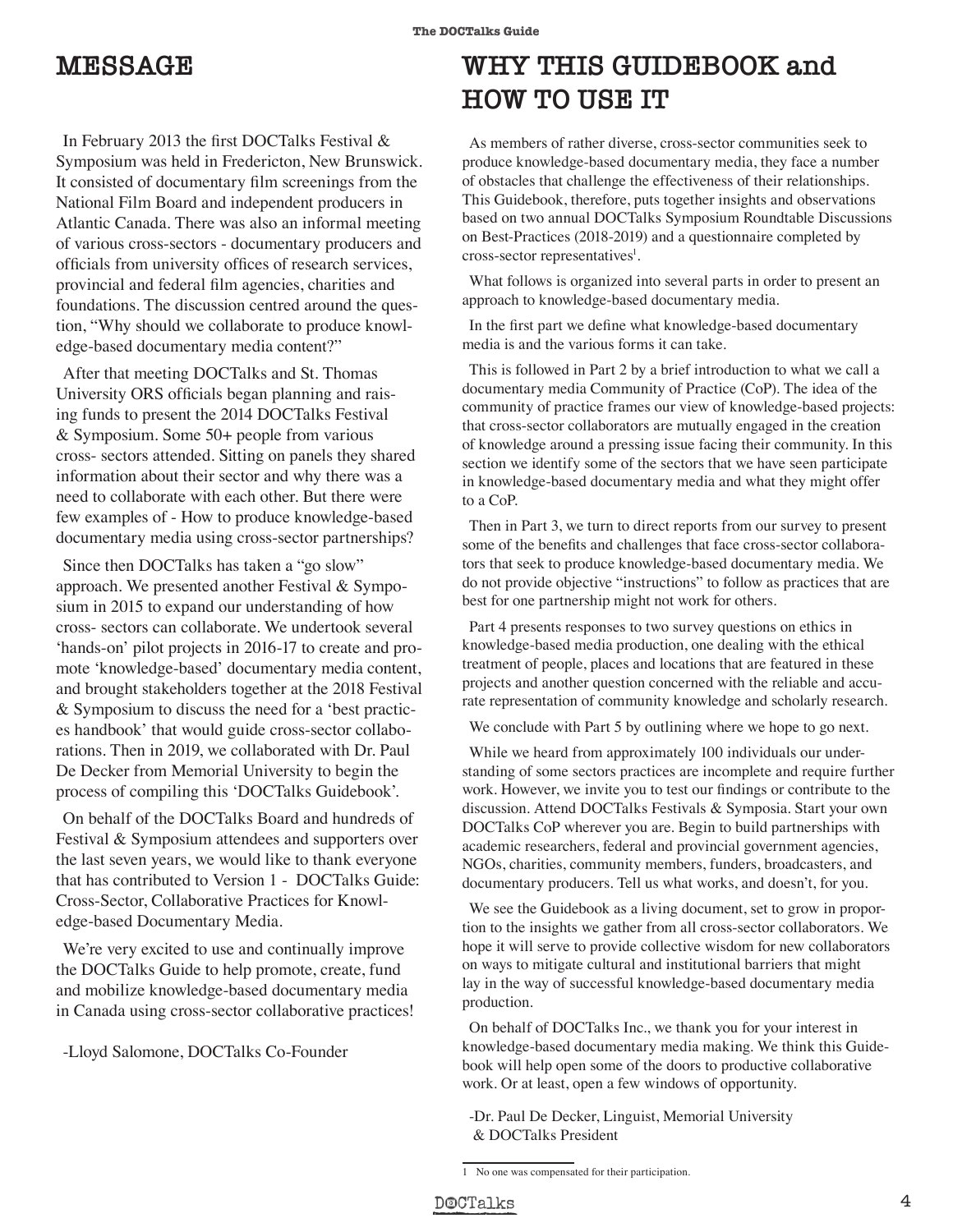# **Part 1: WHAT IS KNOWLEDGE-BASED DOCUMENTARY MEDIA?**

Since the establishment of the National Film Board of Canada in 1939, Canadians pioneered and have expanded the genre of documentary storytelling by creating films that reach audiences across the country and around the world. Today, documentary viewership remains strong and is thriving online.<sup>2</sup>

However, respondents to our survey and participants at our Festivals and Symposia have noted that, more recently, the popular consumption of documentary media has become sidetracked: most notably around the turn of the century when the Survivor reality TV show first debuted on North American television networks. Since then there has been a proliferation of reality TV and lifestyle shows that have eliminated and displaced what we call here knowledge-based documentary programming on public and private broadcast networks and specialty channels in Canada and across the world. With the rise in reality TV and lifestyle (i.e. cooking & home renovation shows, etc.) programming, DOCTalks is concerned about two main obstacles to using documentary media to educating and improving society:

- 1. general, poorly-served audiences (citizens) due to a decline in local, educational content, ; and a loss of accessible, high quality, documentary media content that is socially and culturally relevant to local communities
- 2. the erosion of democratic principles and consensus based decision-making due to a confused, uninformed or disengaged citizenry, leading to a proliferation of 'fake news'

Despite these current concerns, long-standing relationships between documentarians and academic researchers has produced some of the most acclaimed, factual programming on Canadian broadcast television (The Nature of Things on CBC, Découverte and La Semaine Verte on Radio-Canada). Likewise, the emergence of new opportunities for documentary storytelling due to an ever-changing digital media landscape. This includes: the global expansion of the Internet; access to affordable communication devices; low cost digital media production equipment and software; expanding online streaming services; and the use of social media communities to reach local and global audiences.

DOCTalks believes that documentary storytelling - in its various forms - should be used to educate and improve society. Since 2013, we have worked to further this progress, to address these issues and identify new ways to foster the creation, funding and distribution of knowledge-based documentary media content. Our approach focuses on

building cross-sector collaborations between documentary producers, academic researchers, charities, governments, broadcasters, foundations & funders.

In this first section of the Guidebook, we present our approach to ensuring the growth of knowledge-based media in the current digital and social landscapes.

# **Types Of Knowledge-based Documentary Media**

Respondents to our survey indicated they had prior experience with, or showed a strong interest and further need to showcase, mobilize and share what academics or charities have discovered through research. All are united by an understanding that research findings very often do not reach the public and they would like to work to find other ways to disseminate what they know. DOCTalks has identified two types of distributing knowledge through documentary media.

- 1. Perhaps most common are projects that involve mobilization activities after a research project is complete. We refer to this type of documentary media as knowledge-mobilization (KM) media.
- 2. Other respondents were involved with what we call knowledge-exchange (KE) media. These focus on the process of cross-sector engagement and seek to capture, generate, synthesize and share knowledge that emerges in the process of engagement.

In addition to identifying these two types of knowledge-based media, our respondents also communicated ideas about what knowledge-based documentary media might look like:

- it can be character-driven (a technique many documentarians use) but should focus in-depth on a response to a problem
- feature the application of scholarly and/or community knowledge to address social issues that create actionable community change
- show the effectiveness of a mutually agreed upon response by presenting available evidence of results
- primarily concerned with providing insight that others can use
- discuss the limitations of their approach
- adhere to established ethical principles to represent participant's voices and views accurately and responsibly.

We believe a growing number of academic researchers will be amenable to these suggestions. At their most recent annual Congress conferences, the Social Sciences and Humanities Research Council announced their support for knowledge-mobilization using documentary film by providing a forum for academic researchers to learn more about making a documentary film. Further information can be found at, "Mobilizing Research through Documentary Film", https://www.congress2018.ca/calendar/1218 and "The Storytelling Power of Documentary Film", https:// www.congress2019.ca/calendar/1057.

2 2018 HotDocs Documentary Audience Survey, https://www.hotdocs.ca/i/doc-audiences

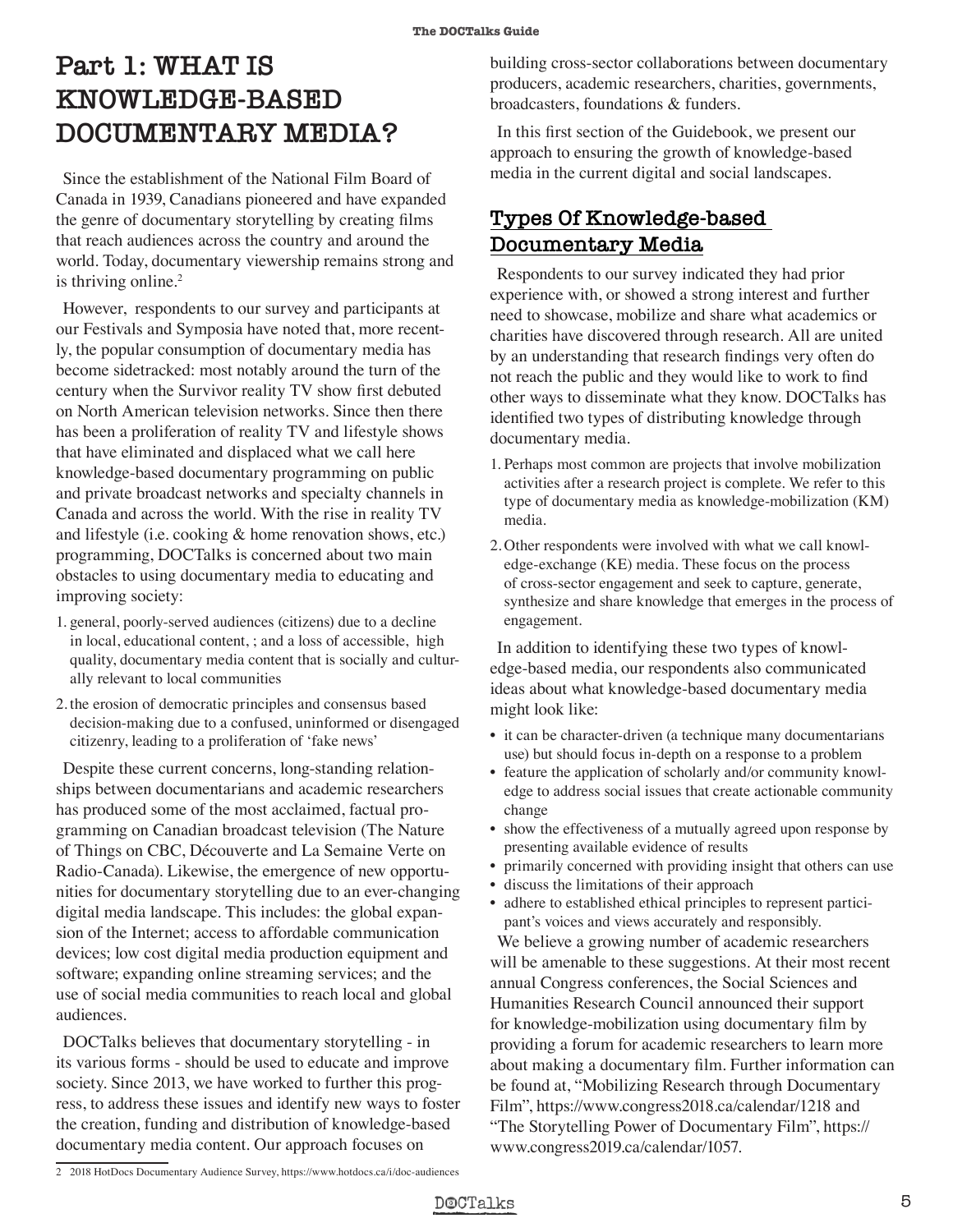#### **Forms Of Knowledge-based Documentary Media**

DOCTalks identifies several types of knowledge-based documentary media that cross-sectors can collaborate to produce. Below we present 6 forms that cross-sector partnerships can create. These include – long form documentary films, short videos, podcasts, immersive learning technologies (virtual & augmented reality, apps, games), interactive websites, social media. Depending on project goals, each type of documentary media can be created as a stand alone project or in association with several other types.

#### **Social Media**

The simplest type of documentary media creation are social media sites (Facebook, Twitter), where knowledge-based information can be posted online as often as required by the cross-sector collaborators initiating and driving the project. The cost of setting up social media is very minimal, but depending on the amount of internally and externally generated content (text, links to articles, events, videos, podcasts, etc.) to be disseminated in a coordinated schedule, the time requirements may be significant.

The main cross-sector challenges associated with social media are what kinds of knowledge will be mobilized to audiences; and who will be responsible for establishing and administering these sites, generating the content for dissemination, posting, and monitoring it on a regular basis.

If social media is part of a larger documentary media project, then the amount of content and time to create and disseminate will be significantly more involved and complex. Some of the cross-sector challenges associated with social media will be who owns and/or shares the intellectual property (site names, design elements) and how funds will be raised and shared by cross-sector participants to create and maintain the sites and disseminate content.

#### **Interactive Websites**

Next is the creation of a website that can be used to establish an online presence for a cross-sector collaboration project. Like social media, the participants will need to determine what kinds of knowledge will be mobilized on the project website; and who will be responsible for designing and administering the website, generating the content for dissemination, placing it on the website for online access, and posting it on a blog and/or social media for online distribution, and monitoring the analytic data to see its audience reach.

Depending on the type of information placed on the project website this content can be static (text, images) or more dynamic and interactive (links to videos, podcasts, feature length documentary film, virtual reality, apps, games). Again, if the website is part of a larger documentary media project, then the amount of knowledge-based content and time to create and mobilize it will be significantly larger and more complex.

Some of the cross-sector challenges associated with producing an interactive website will be related to who owns and/or shares the intellectual property (domain name, graphic designs, content created); and how the funds will be raised and shared by each cross-sector participant to create and maintain the website and disseminate the content.

#### **Podcasts**

Podcasts are audio recordings that are uploaded to and distributed through online audio streaming services (SoundCloud), links embedded on websites and social media, listened to on over-the-air and online radio stations, and/or to be digitally stored for reference and archival purposes. Knowledge-based podcast content can feature interviews and talks with people that want to share their knowledge about a subject or issue that's of interest to them and which they have an understanding of. Podcasts can also be created as part of the research process, so a digital record of the interviews and talks can be kept for future purposes.

The following are some of the processes and challenges that the cross-sector participants will need to discuss and work out before proceeding with the creation and dissemination of a knowledge-based podcast.

Before creating a podcast, the cross-sector collaborators will need to determine what the focus of their project will be, the people to be recorded and will they consent to an audio or video recording. If these interviews and talks are to be conducted by academic researchers then ethics approval through their institution may be needed before the project can begin. Some charities may also have an internal review process before people associated with the project can be interviewed. Documentary producers use personal and location consent forms to ensure they have permission.

Issues of intellectual property will need to be discussed as it relates to who owns and/or shares in the intellectual property. As a general rule, if the academic researcher or charity secures all of the funding to create and disseminate the podcasts then they own the underlying copyright. If the documentary producer provides funds to the project then the copyright could be shared, for example, using a variety of Creative Commons Licenses.

Creating a podcast will require an audio or video recording of the personal interview or talk. This is where a professional documentary producer can assist an academic researcher and charity with podcast planning, budgeting, production and dissemination activities. The cost of creating and mobilizing the podcasts will need to be budgeted so that cross-sector participants can identify and secure

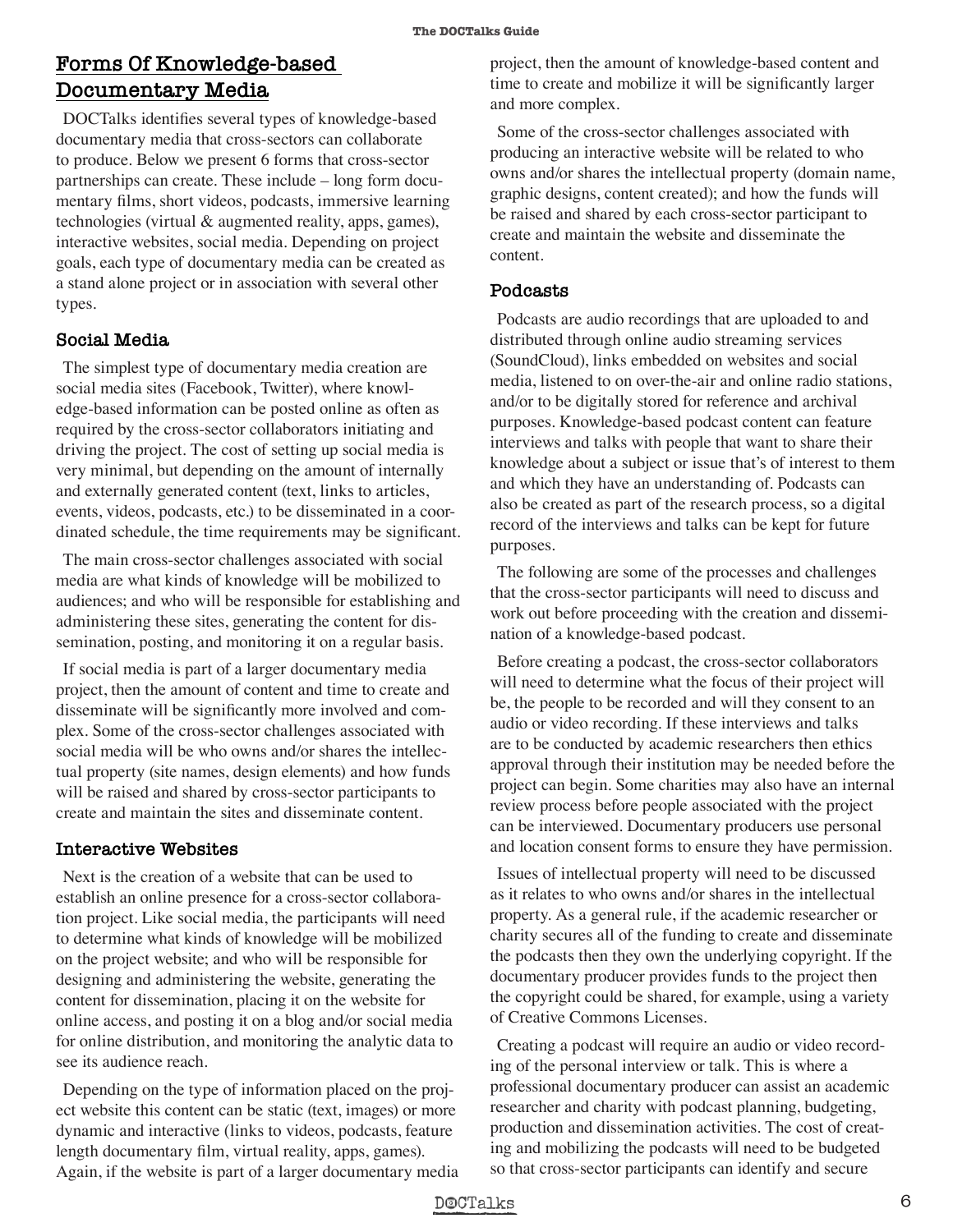project funding.

A project related website and/or social media activities should also be considered to help disseminate the podcast to online audiences. Podcasts may also be the first step to create additional knowledge-based documentary media (short video, long form documentary film) as they both make use of audio and video recordings.

Finally, the role of the cross-sector participants will need to be clearly defined as to what their association and contribution to the podcast project will be. In some instances a formal agreement (e.g. a Memorandum of Understanding or MOU) between the collaborators may be sought depending on their internal administration policies and processes.

#### **Short Videos**

Short videos are audio-video stories distributed through online video streaming services (Youtube, Vimeo) that can also be digitally stored for reference and archival purposes. Short videos – run approximately 5 to 15 minutes in length - are a more complex form of knowledge-based documentary media due to their intended purpose and audience, and because the process to create them is more involved and expensive.

The following are some of the processes and challenges that cross-sector participants will need to discuss and work out before proceeding with the creation and dissemination of a knowledge-based short video.

Before creating a short video project, the cross-sector collaborators will need to determine: what the purpose and focus of the video(s) will be, the audiences to be reached online, the main storyline narratives and the content required to tell the story (people, places, archival material). Issues on how the video(s) will be creatively shot and edited can be discussed by the cross-sector participants, but these decisions should be the responsibility of the documentary producer and the production team (writer, director, camera, sound, editor). The documentary producer will also need to assist the academic researcher and charity with key audio and video activities: planning, budgeting, production and distribution.

A project related website and/or social media activities should be considered to disseminate the short video(s) to online audiences. Short videos may also be the initial step to create additional knowledge-based documentary media (podcasts, long form documentary film).

Again, the role of the cross-sector participants will need to be clearly defined as to what their association and contribution to the short video project will be. Does a formal agreement (e.g. a Memorandum of Understanding or MOU) between the cross-collaborators need to be signed.

#### **Long Form Documentary Films**

Long form documentary films are designed to reach larger audiences through broadcasters and online streaming platforms, such as CBC Television & Gem and the National Film Board. They are usually created so the length of the knowledge-based documentary film will fit into a 30, 60, 90 and 120 minute television broadcast time slot, once commercial advertising, program promotion and other public service announcements are factored in. They are also created and designed for online streaming platforms to be accessed and watched with advertising or a subscription based video-on-demand model.

Long form documentary films are more complex due to their intended purpose and audience, and a lengthy process to create and finance them. All documentary films go through a multi-phase process to complete and release.

The initial phase involves Research & Development activities that will position the documentary film project to attract and secure funding for the Production & Distribution phase. In a cross-sector collaboration, the documentary producer will be the main proponent driving the project, as they have the experience, skills and professional network to create and distribute a documentary film that will reach broadcast and online streaming audiences. The academic researcher and/or charity associated with the knowledge-based film will collaborate with the documentary producer to ensure the project moves through each phase and that mutual benefits will accrue to all of the cross-sector participants upon its completion.

Before creating a documentary film, the cross-sector collaborators will need to determine what the purpose and focus of the project will be; the audiences to be reached via broadcast and online streaming; the main and secondary storyline narratives and content required to tell the story (people, places, archival material); how they can secure funds to complete all of the phases; ways to promote the film upon completion; and intellectual property rights. For the academic researcher and charity they will also need to understand how their knowledge-based research and/or activities will be incorporated into the documentary film, so it will be disseminated to regional, national and international audiences. All of these discussions will focus on what each cross-sector participant will contribute to and receive from the project.

Then the documentary producer will prepare a Research & Development proposal outlining what the focus of the knowledge-based documentary film project will be; the involvement and benefits of each cross-sector participant;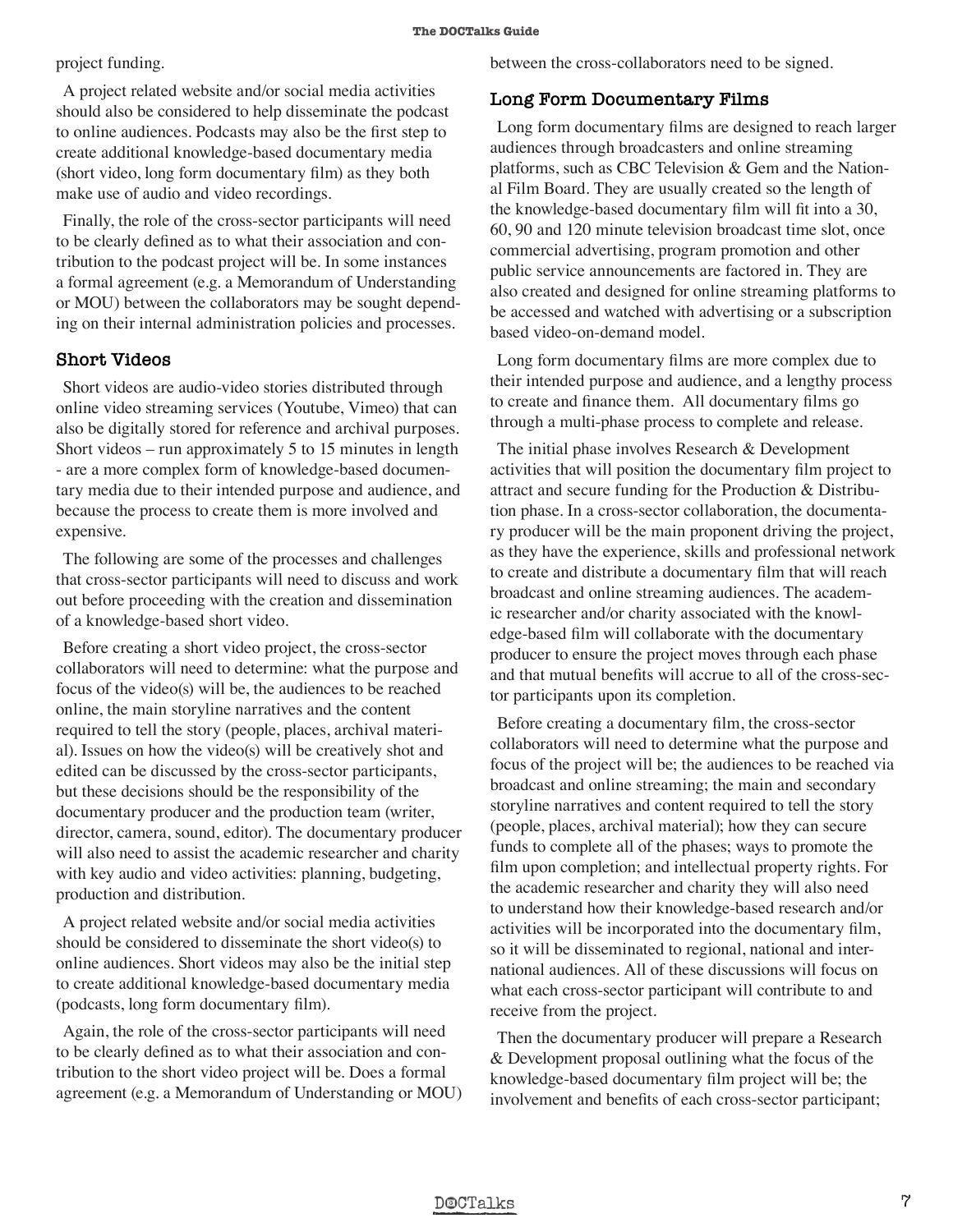the cost of activities to be undertaken and delivered; the key creative people associated with the project (producer, director, writer); and sources of potential funding they will seek and apply for. If all the participants are in agreement they can proceed with raising the funds to complete this phase. In some instances a formal agreement (e.g. a Memorandum of Understanding or MOU) between the cross-sector participants may be required at this phase depending on their internal administration policies and processes.

The primary purpose of the Research & Development phase is to position the documentary film project to attract and secure funding for the Production & Distribution phase. Some of the activities and deliverables at his stage are:

- 1. Travelling to meet and conduct on-camera interviews with people that may be in the documentary film to better understand them, their knowledge of the subject, and confirm their participation in the project.
- 2. Using this footage, producing a short, non-broadcast fundraising video to assist with securing Production & Distribution phase funding. This video would be made available to watch online (Vimeo, Youtube) and provided to interested funders and project partners.
- 3. Designing a project website and/or social media sites that contain information about the project will also assist with securing Production & Distribution phase funding.

A Production & Distribution phase proposal containing creative, financing and distribution information regarding the knowledge-based documentary media project will then be prepared and sent to potential funders for their consideration and financial support. (i.e. broadcasters, federal & provincial film development agencies, private film funding agencies, foundations, academic research funders, and other potential funders).

As funds for the Production & Distribution phase are secured to complete the documentary film, and all of the required agreements are signed, the production team can begin the process of shooting and editing the film in accordance with the terms and conditions that all cross-sector participants and funders have agreed to.

Upon producing the long form documentary film, it will then be released for distribution purposes. Depending on the intended audience, this could include screenings at film festivals, conferences, community events and possibly movie theatres. As well, the film can be distributed through regional, national and international television broadcasters and online streaming service providers. Measuring the impact of the knowledge-based documentary media project is another key aspect of the distribution process. This requires keeping track of online metrics, broadcast audiences, and film screening attendees in various geographical areas.

Some other challenges that the cross-sector collaborators will need to work out along the way are:

- 1. Academic researchers may need ethics approval through their institution and charities may require internal approval before the documentary media project can begin.
- 2. Documentary producers will need signed personal and location consent forms.
- 3. Ownership of various types of intellectual property will also need to be discussed. For example: The documentary producer will need to own the documentary film copyright and control the creative process and budget before a broadcaster or online streaming platform will license the documentary film. But if short videos, podcasts, website and social media content are created as part of the knowledge-based documentary media project some of this may be shared (i.e. under a creative commons license).

Again, the role of the cross-sector participants will need to be clearly defined as to what their association and contribution to the knowledge-based documentary film project will be. During the Production & Distribution phases, a formal agreement (MOU) between the collaborators will need to be discussed and signed to ensure the project moves through the various phases.

#### **Immersive Learning Technologies (virtual & augmented reality, apps, games)**

Unlike the other projects mentioned (social media, interactive websites, podcasts, short videos, long form documentary films), immersive learning technologies make use of different types of digital media technologies to create knowledge-based documentary media. But in many respects are similar to a long form documentary film, in that they are more complex to produce due to their intended purpose and audience, and a lengthy process to create and finance them. They also require a multi-phase process to complete and release, which include Research & Development and Production & Distribution phases.

Rather than repeat the long form documentary film section as it pertains to defining cross-sector responsibilities and benefits for a more complex project (purpose, content creation, intellectual property rights, securing funding, distribution), we will briefly describe how immersive learning technologies can be used to create knowledge-based documentary media using virtual reality, apps and games.

Virtual & augmented reality technologies (VR and AR, respectively) are commonly used to create new worlds (futuristic visions), re-imagine the present day, or rebuild historical environments (ancient civilizations). These worlds can be created using evidence-based research. For example: based on historical and archaeological evidence,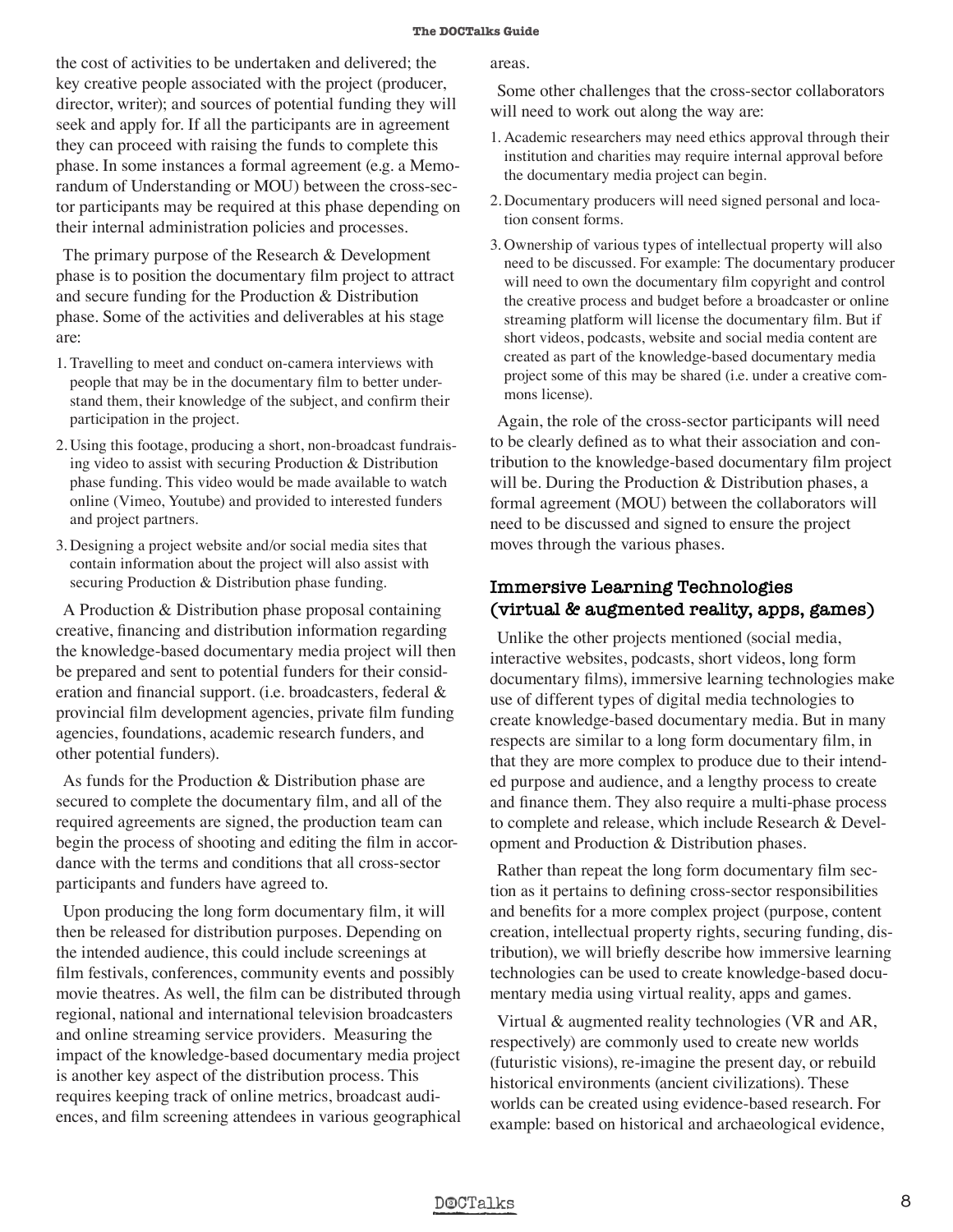an academic researcher or museum may want to re-create a virtual reality model of a historic site or event from the distant past. Once re-created, audiences can access and experience this virtual world using VR headsets, goggles and glasses. VR also has many applications in science and engineering fields.

Apps or computer applications can also be created using evidence-based research. For example: medical apps can be created to assist health professionals understand, prescribe and inform patients about how to properly use a medication. Teachers can use customized apps to help students learn about specific subjects. Once the apps are developed and tested they can be accessed online using any device – phone, pad, desktop.

Games can be produced for the purposes of creating knowledge-based documentary media. For example: game theory has applications in many fields of social and computer science as it relates to the science of logical decision making. Many of these theories are used and tested to create games for applied learning purposes in the fields of biology, economics, and behaviour relations.

Because these immersive learning technologies are uniquely created using computer coding, hardware and software equipment, and graphic interfaces, the cross-sector collaboration team will need to have the technical knowledge and experience to produce and distribute this type of knowledge-based documentary media project. Sources of funding for immersive learning technologies are also specialized, so the documentary producer will need to have the knowledge and experience to identify and tap into them. Legal agreements regarding IP and copyright will also need to be discussed and signed by cross-sector participants to ensure the project moves through various phases until completion.

#### **Issues Relevant to All Knowledge-based Media**

Who owns and/or shares in the intellectual property will also need to be discussed. As a general rule, the cross-sector participant(s) that secure the funding to create and distribute the documentary media content will own and/or share in the underlying copyright.

Depending on the people and animals being featured in the media, academic researchers may need ethics approval through their institution and charities may require internal approval before the video project can begin. Documentary producers will also need signed permissions in the form of personal and location consent forms.

A project related website and social media activities should also be considered to assist with reaching intended audiences through online distribution. In some instances the creation and distribution of a short video(s) could lead to the development of a long form documentary film

project.

Again, the role of the cross-sector participants will need to be clearly defined as to what their association and contribution to the knowledge-based, media project will be. A formal agreement (MOU) between the collaborators may be required depending on the various completion phases to be undertaken and internal administration policies and processes.

# **Part 2: THE DOCTALKS COMMUNITY OF PRACTICE**

DOCTalks has come to view knowledge-based documentary media as fundamentally collaborative and centred on community relationships. We therefore propose a Community of Practice approach<sup>3</sup>,<sup>4</sup> for knowledge-exchange and mobilization partnerships.

The Community of Practice framework (CoP) has its origins in the scholarship of Jean Lave (a cognitive anthropologist) and Etienne Wenger (an education theorist). They defined a CoP as: "a group of people who share a concern or a passion for something they do, and learn how to do it better as they interact regularly"<sup>5</sup>.

A CoP approach to the type of documentary media proposed here provides a number of advantages. First, it turns the focus towards collaboration, defined by cross-sector collaborators engaged around a common interest to investigate and address the social concerns they face at local, national and international levels. All participants, peripheral as well as central members are responsible for contributing to the final product. Second, this process of engagement prioritizes the CoP's members' experiences and specialized knowledge (e.g. media production, academic research, understanding of social problem under investigation, personal experiences), sees them as important to the identity and goals of the entire group and seeks to capitalize on them. Third, it views its members' interpretation of research knowledge or personal experience as important to the development of the emerging media project. The collective learning that takes place in a CoP becomes the focus of knowledge-based media, as it works to develop a common narrative for the issues they seek to address.

Naturally, the combination of a diverse group of cross-sector participants is likely to lead to cultural barriers, and inhibit the creation of knowledge and practices for communicating that knowledge. It is therefore the goal of DOC-Talks to understand these barriers and develop strategies to mitigate them. In the next section we introduce who the members of a CoP might be and then, later below, identify

<sup>3</sup> Lave, J. & Wenger, E. 1991. Situated Learning: Legitimate Peripheral Participation. Cambridge: Cambridge University Press. ISBN 978-0-521-42374-8.

<sup>4</sup> Wenger, E. 1998. Communities of Practice: Learning, Meaning, and Identity. Cam-

bridge: Cambridge University Press. ISBN 978-0-521-66363-2.

<sup>5</sup> https://wenger-trayner.com/resources/what-is-a-community-of-practice/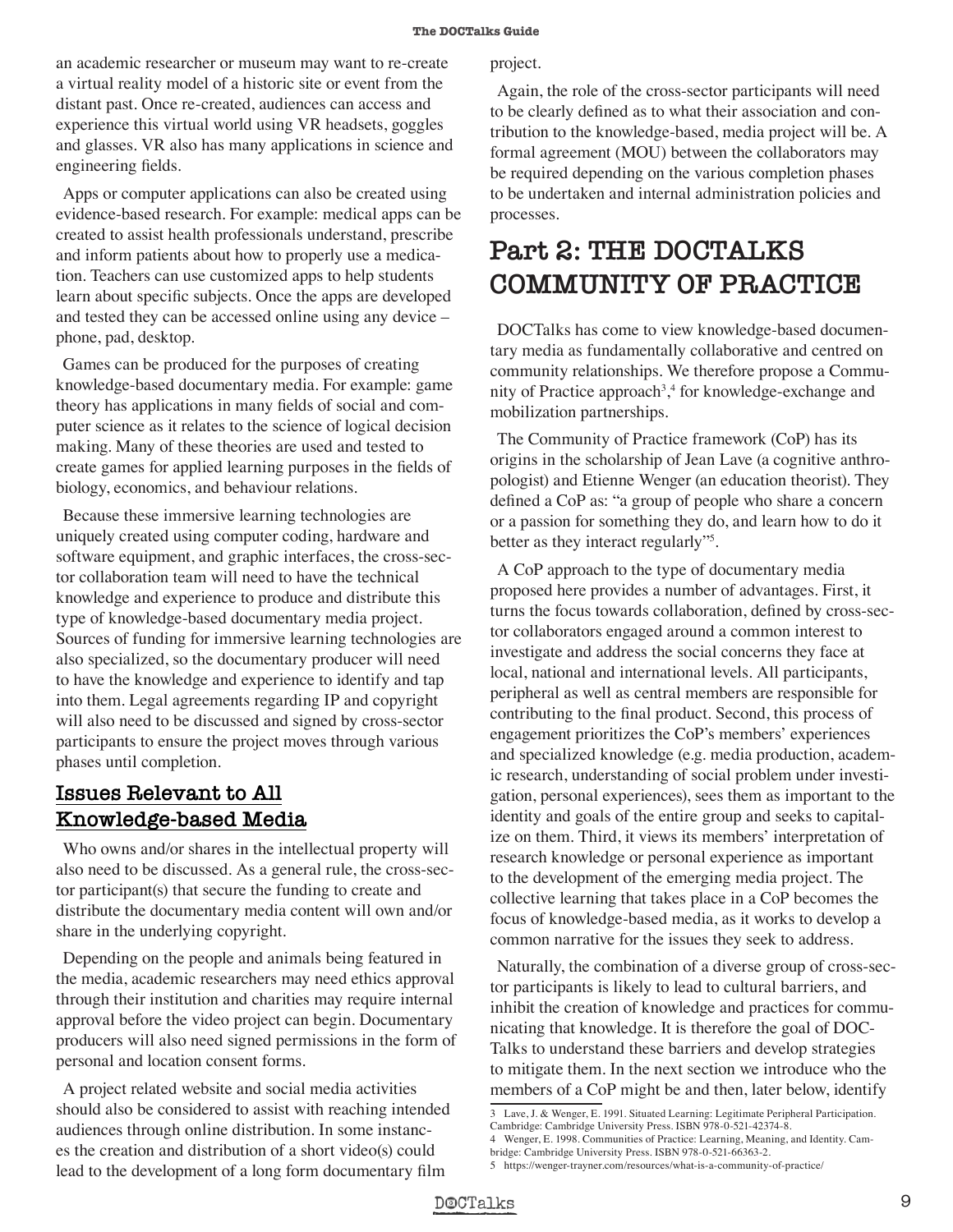# **Who's Who In A Documentary Media Community Of Practice**

In order to produce, fund and distribute knowledge-based documentary media we identify six cross-sector groups: documentary producers, academic researchers, charities, governments, broadcasters, foundations & funders. This section introduces each sector and what they can offer to a knowledge-based documentary media community of practice. All responses reported here are paraphrased versions based on the original author's survey response.

#### **Documentary Producers**

DOCTalks has identified the Documentary Organization of Canada as the primary association representing professional documentary producers in Canada. But this does not exclude other documentary producers from participating in knowledge-based documentary media projects.

"The Documentary Organization of Canada (DOC) is the collective voice of independent documentary creators across Canada and the premier organization for Canadian documentary advocacy. DOC operates in six regional chapters from coast to coast (with over 800 members)."6

Documentary Producers can offer a CoP the following:

- experience in producing compelling & watchable documentary films and digital media content
- expertise in research, visual arts & storytelling
- understand narrative structure, with an emphasis on visible evidence and an empathetic approach to characters that impact the documentary and the entire research process
- bring an outsider's perspective to the academic research and ask a lot of questions
- able to help academic researchers and charities identify ways to raise their profile and mobilize their knowledge/issues beyond their traditional means of dissemination and promotion.
- can identify and secure various sources of revenues to produce content that benefits all of the cross-sector participants collaborating on a documentary media project

#### **Academic Researchers**

DOCTalks has identified the Canadian Association for University Teachers as the primary association representing professional academic researchers in Canada. This does not exclude other academic researchers from participating in knowledge-based documentary media projects.

"The Canadian Association for University Teachers (CAUT) is the national voice for academic staff representing 72,000 teachers, librarians, researchers, general staff and other academic professionals at some 125 universities and colleges across the country."7

Researchers typically disseminate their findings at academic conferences (93%); some have explored film or video production (4%) (Gopaul et al. 2016)

Academic researchers can offer the following to a CoP:

- funding: within the past few years, SSHRC has encouraged researchers to use documentary film for knowledge-mobilization purposes.
- some academics can travel within their regions to collaborate on a project.
- because their research is sponsored and they receive a salary from their university, they charge no additional professional fees.
- will hire students as research assistants if funded through Tri-Council\* grants.
- first-hand experience with the science behind the issues/ research findings and must comply with ethical practices and standards.
- academic rigour & peer review to ensure legitimacy of claims.
- universities provide access to materials, equipment, community meeting spaces. Some have media production in-house.

\*The Tri-Council funders are the Canadian Institutes of Health Research (CIHR), the Natural Sciences and Engineering Research Council of Canada (NSERC), and the Social Sciences and Humanities Research Council of Canada (SSHRC). For more information see Academic Funding Sector, below.

It is worth mentioning that most funders require end of project achievement reports that show the impact of their project. SSHRC<sup>8</sup>, in particular, uses these reports to:

- promote social sciences and humanities research, and show how it contributes to a better future for Canada and the world;
- demonstrate the impact and outcomes of the research it funds, and how the findings from this research are used to improve our quality of life, enrich cultural expression, and drive prosperity, equity and sustainability through innovation;
- monitor the performance of its funding opportunities;
- report to government; and
- provide input for decision-making on and the evaluation of funding opportunities.

Knowledge-based documentary media can be designed around these report requirements to clearly illustrate how researchers have used the funds given to them and provide short, concise illustrations of impact and engagement

<sup>8</sup> https://www.sshrc-crsh.gc.ca/funding-financement/using-utiliser/achievement-realisation/reports-rapports-eng.aspx



<sup>6</sup> Source: https://www.docorg.ca [Note: DOCTalks is not affiliated with the Documentary Organization of Canada.]

<sup>7</sup> https://www.caut.ca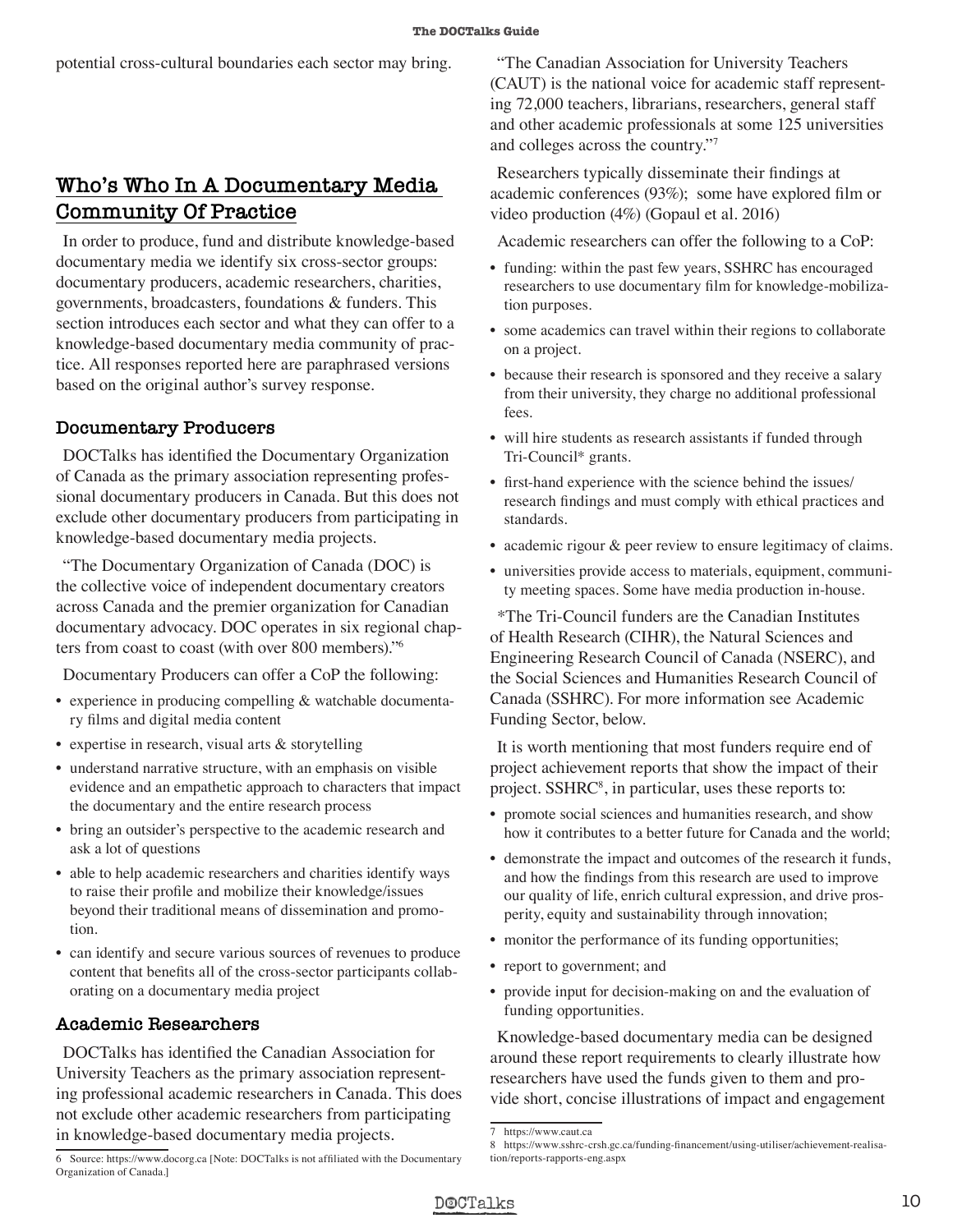beyond scholarly publications.

#### **Charities9**

DOCTalks refers to the Canada Revenue Agency definition of registered charities and non-profit organizations.

"Registered charities and non-profit organizations (NPOs) both operate on a non-profit basis, however they are not the same. Registered charities are charitable organizations, public foundations, or private foundations that are created and resident in Canada. They must use their resources for charitable activities and have charitable purposes that fall into one or more of the following categories. Some examples are:

- relief of poverty (food banks, soup kitchens, and low-cost housing units)
- advancement of education (colleges, universities, and research institutes)
- advancement of religion (places of worship and missionary organizations)
- purposes beneficial to the community (animal shelters, libraries, and volunteer fire departments)

Non-profit organizations are associations, clubs, or societies that are not charities and are organized and operated exclusively for social welfare, civic improvement, pleasure, recreation, or any other purpose except profit. Here are a few types of non-profit organizations and examples of each:

- social, recreational, or hobby groups (bridge clubs, curling clubs, and golf clubs)
- certain amateur sports organizations (hockey associations, baseball leagues, and soccer leagues)
- certain festival organizations (parades and seasonal celebrations)"

For the purposes of creating knowledge-based documentary media using cross-sector collaborations DOCTalks is referring to 'charities' that have an approved charitable tax number issued by the Canada Revenue Agency versus non-profit organizations that do not. But this does not exclude non-profit organizations from participating in knowledge-based documentary media projects.

Charities bring the following benefits to a CoP:

- engagement in understanding and addressing societal issues that are of value to the public
- compelling stories to tell about how they're making a differ-

ence in the communities they serve

- existing collaborations with other cross-sectors (governments, academic researchers)
- their charitable tax status enables them to seek funding from a variety of sources to create documentary media (governments, foundations, donours)

#### **Governments**

There are various levels of governments (federal, provincial, territorial, municipal, indigenous) and types of government bodies (ministries, departments, agencies, programs) in Canada. DOCTalks refers to various levels of government as outlined by Immigration & Citizenship Canada, but acknowledges there are numerous government bodies that could participate in the creation, funding and mobilization of knowledge-based documentary media.

Governments might bring the following to a CoP:

- understanding and addressing societal issues that are required by the public and important to their government and policies (ministries, departments, agencies, programs).
- engagement with citizens and target audiences by producing knowledge-based documentary media content that can highlight a societal issue (i.e. social, cultural, economic, environmental) and/or activities that will address challenges (problems) and opportunities (benefits) associated with an issue.
- existing collaborations with and provide funding to various cross-sectors (documentary producers, academic researchers, charities, broadcasters, foundations) that are collaborating to address societal issues using knowledge-based documentary media.

#### Broadcasters<sup>10</sup>

DOCTalks refers to broadcasters that are licensed by the Canadian Radio-Television and Telecommunications Commission to operate in Canada under the Canadian Broadcast Act. These do not exclude international broadcasters and other media content distribution platforms.

The CRTC recognizes "the services of different types of broadcasters, including the following.

- $9(1)(h)$  services: These are services that benefit from a mandatory distribution order under section 9(1)(h) of the Broadcasting Act. The Commission requires the mandatory distribution of these services because the programming they offer is important for achieving certain objectives of the Act. (For example: CBC Television, Ici Radio Canada Tele, APTN)
- Over-the-air services: Many stations are available over-the-air (OTA). Those stations typically included a significant amount of local programming. (For example: TV Ontario, Knowledge Network)
- Community television: Community programming channels

<sup>9</sup> Canada Revenue Agency : https://www.canada.ca/en/revenue-agency/services/charities-giving/giving-charity-information-donors/about-registered-charities/what-difference-between-a-registered-charity-a-non-profit-organization.html

<sup>10</sup> Government of Canada (Canadian Radio-television & Telecommunications Commission): https://crtc.gc.ca/eng/television/services/types.htm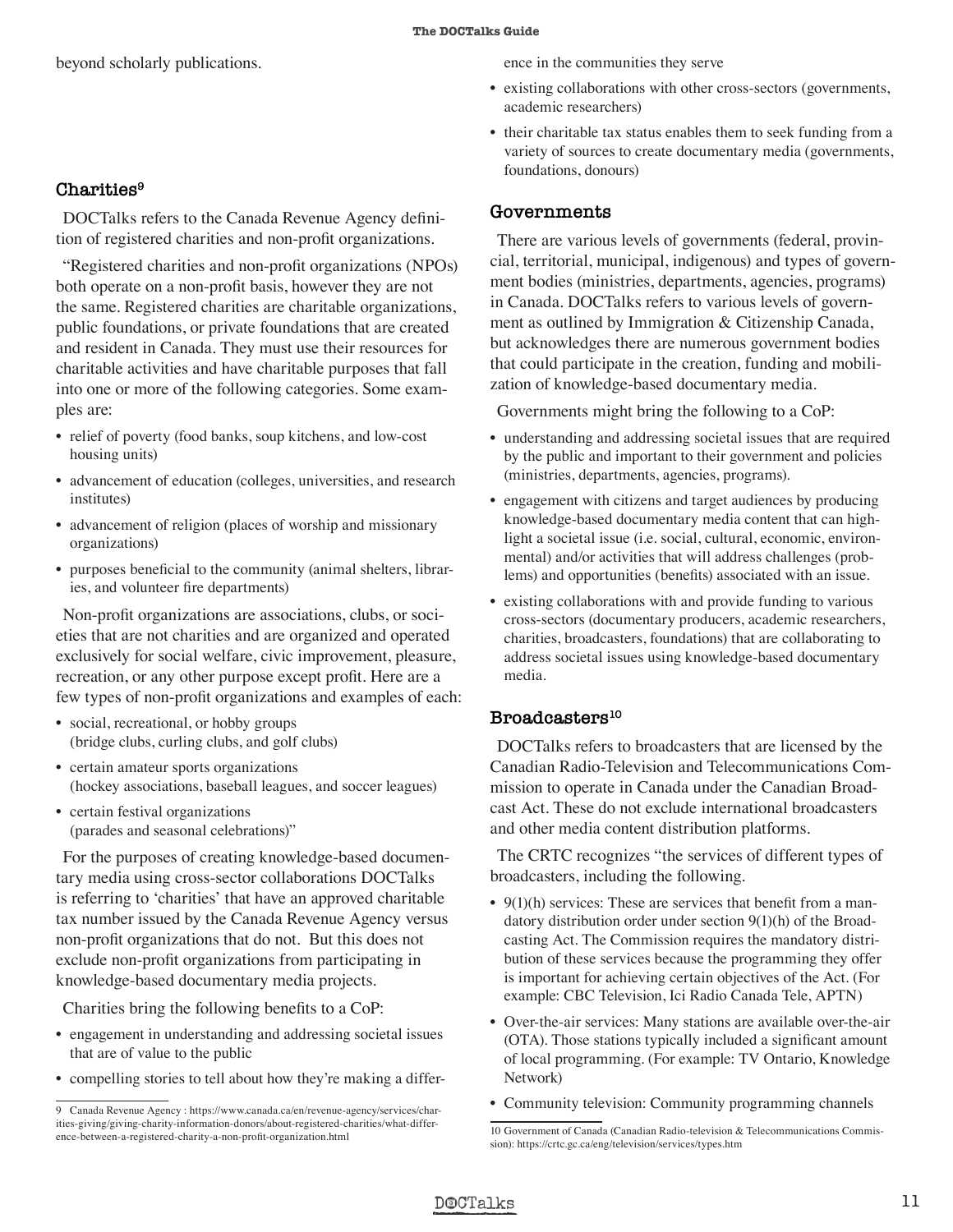- are generally operated either by over-the-air (OTA) stations or by terrestrial broadcasting distribution undertakings (BDU), such as cable companies. Community television is a service that offers: Locally-produced programs reflecting a community; Access to the broadcasting system by members of the community. (For example: CHCO in St. Andrews, NB; CIMC in Arichat, NS)
- Discretionary services: Discretionary services are those services other than conventional television stations that are not available over-the-air (OTA). Subscribers have the option to have those stations as part of their broadcasting distribution undertakings (BDU) offerings. While licensed as discretionary services, these have additional conditions associated with their licences that are unique to these services and do not apply to other discretionary services. (For example: National news services, mainstream sports services, specialty channels)
- Ethnic and third-language programming: An ethnic service devotes at least 60 percent of its programming in the broadcast week to ethnic programs. Ethnic programs are programs in any language that are specifically directed toward any culturally or racially distinct group other than Aboriginal Canadians or groups from France or the British Isles.(For example: Omni Television, Telelatino Network)
- On demand services: On-demand services are available from service providers, such as cable or satellite companies, and are increasingly becoming available over the Internet. Such services offered by BDUs allow subscribers to choose the programs they want to watch. (For Example: Crave, Superchannel).
- Religious television: A service that is licensed to focus on offering religious programming.(For example: The Miracle Channel) "

What do Broadcasters bring to a CoP?

- can ensure that Canadian broadcasting content meets the needs and interests of Canadians by delivering compelling, high-quality Canadian-made creative content from diverse sources on a variety of platforms
- provide support for the maintenance and development of Canadian talent by ensuring that Canadian artists can:
	- create content for both Canadian and global audiences,
	- gain financial support, and
	- promote their creations
- broadcast time and production facilities
- broadcast licenses that can trigger more funding options
- facilitate local content
- knowledge of business practices for distribution and broadcasting of content

#### **Foundations & Funders**

DOCTalks has divided Foundations & Funders into three sub-sections related to public & private foundations, charities, academic researchers and documentary producers.

#### **i) Public & Private Foundations Sector Funding**

DOCTalks has identified four member-based organizations in Canada that represent public and private foundations. This does not exclude foundations that may not be members of these organizations.

"Community Foundations of Canada believe in a future that is bright; a future that is just and sustainable; a future that is not the status quo; and we're building a movement that connects community foundations, partners and Canadians to make this future a reality. Our network of 191 community foundations operates across Canada. From coast to coast to coast, through grassroots relationships and bold coalitions, we work to create systems-level change on the issues that matter to Canadians."11

"Philanthropic Foundations of Canada is a member association of Canadian grant makers, including private and public foundations, charities and corporations. We seek to support our members and organized philanthropy by encouraging public policies that sustain the sector, by increasing awareness of philanthropy's contribution to the well-being of Canadians, and by providing opportunities for funders to learn from each other. We provide a voice for organized philanthropy, assist in building a professional network for our thought-leaders, and inform on good practices."12

"Canadian Environmental Grantmakers' Network is a network of funders inspired by a vision of an environmentally sound and sustainable Canada and working to strengthen the impact of philanthropy in support of that vision. Together, we represent private, public, community, and corporate foundations that share a desire to learn, collaborate, and leverage resources in pursuit of common priorities."13

"The Circle on Philanthropy and Aboriginal Peoples in Canada is an open network to promote giving, sharing, and philanthropy in Aboriginal communities across the country. The goal of the Circle is to connect with and support the empowerment of First Nations, Inuit and Métis nations, communities, and individuals in building a stronger, healthier future."14

What Foundations have to offer a CoP:

- wide variety of mandates that enable them to engage, understand and impact societal issues that are of interest to them
- existing collaborations with and provide funding to various cross-sectors (academic researchers, charities)
- they need to effectively communicate their social impact activities to the public and various target audiences
- diverse group of registered charities funders that annually contribute funding to qualified donees across the country

<sup>11</sup> Community Foundations of Canada: https://www.communityfoundations.ca 12 Philanthropic Foundations Canada https://pfc.ca

<sup>13</sup> Canadian Environmental Grantmakers Network: http://www.cegn.org

<sup>14</sup> Circle on Philanthropy and Aboriginal Peoples in Canada http://www.philanthropyandaboriginalpeoples.ca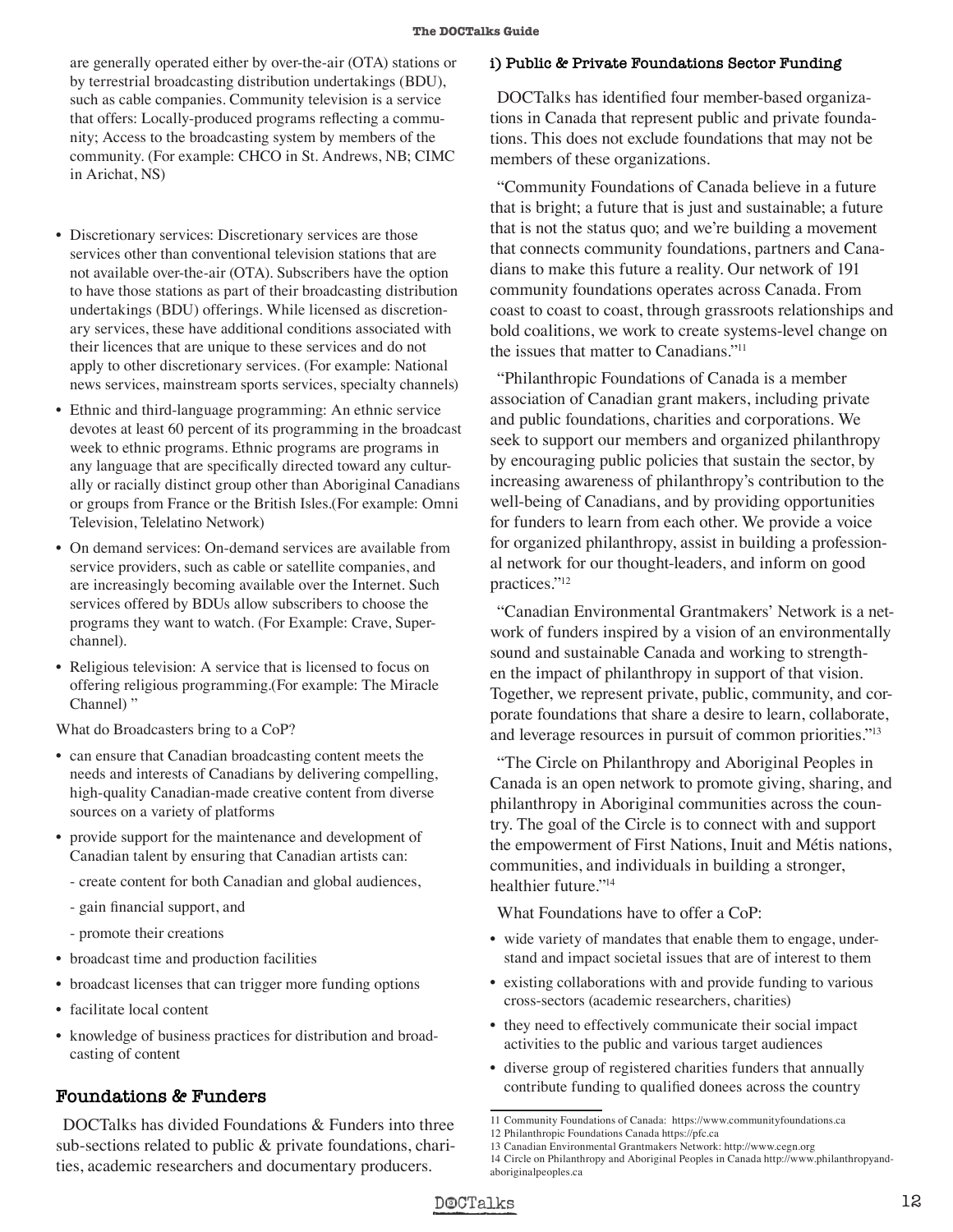- work on multiple projects at a time by providing sponsorship or funding for projects
- have networks of organizations and individuals working "on the ground" as well as other foundations and thought leaders working on issues similar to their own
- some take a systems approach and can provide insight into how the issue at hand exists within a wider ecosystem

#### **ii) Academic Research Sector Funding15**

DOCTalks has identified three academic research funding agencies overseen by Innovation Science & Economic Development Canada. This does not exclude other academic research funding agencies in Canada or internationally.

"The Social Sciences and Humanities Research Council (SSHRC), the Natural Sciences and Engineering Research Council (NSERC), and the Canadian Institutes of Health Research (CIHR) support and promote high-quality research in a wide variety of disciplines and areas.

Applications to SSHRC as the primary source of research or research training support must meet the following criteria:

- 1. The program of research must be primarily in the social sciences and humanities (i.e., aligned with the SSHRC legislated mandate) and;
- 2. The intended outcome of the research must primarily be to add to our understanding and knowledge of individuals, groups, and societies - what we think, how we live and how we interact with each other and the world around us.

Applications to NSERC as the primary source of research or research training support must meet the following criteria:

- 1. The program of research must be primarily in the natural sciences and engineering, other than the health sciences (i.e., aligned with NSERC's function legislated in the NSERC Act); and
- 2. The intended objective(s) of the research must primarily be to advance knowledge in one or more of the natural science or engineering disciplines.

Applications to CIHR as the primary source of research or research training support must meet the following criterion:

1. The intended outcomes of the research must, as stated in CIHR's mandate, primarily improve or have an impact on health and/or produce more effective health services and products and/or strengthen the Canadian health care system. "

#### What Academic Funders have to offer a CoP:

- fosters and maintains an environment that supports and promotes the responsible conduct of research
- ensures the effective management of conflict of interest of any participant in the review process

• informs the public about Agency grants and scholarships awarded, programs of research support and research training, and the impact of research conducted at their Institutions or facilities funded by the Agencies (SSHRC, NSERC, CIHR)

All three major federal academic research funders mentioned support cross-sector collaborations and partnerships.<sup>16</sup>

#### **iii) Documentary Film Sector Funding17**

DOCTalks has identified a variety of federal, provincial and private sector film agencies that provide funding for documentary media projects. This does not exclude other sources of documentary funding in Canada or internationally.

"The vibrancy of [this] sector is reflected in how filmmakers are embracing global digital transformation with content for expanding platforms, evidence of their ingenuity and resilience.

To finance their productions, independent documentary producers are accessing federal, provincial & territorial production tax credits and grants; licence fees from broadcasters (such as CBC, Radio-Canada, TV Ontario, Knowledge Network) and web-based platforms (such as Telus Storyhive, Optik); funds from public agencies (Canada Media Fund, Telefilm Canada); equity from private funders (such

16 https://www.sshrc-crsh.gc.ca/about-au\_sujet/partnerships-partenariats/index-eng.aspx 17 Documentary Organization of Canada (Report: Getting Real – 6th Edition) https:// www.docorg.ca/getting\_real\_6



**Documentary Producers**



**Charities**



**Broadcasters**



**Academic Researchers**



**Governments**



**Foundations & Funders**



<sup>15</sup> Source: Government of Canada (Industry Science & Economic Development) http:// www.science.gc.ca/eic/site/063.nsf/eng/h\_FEE7261A.html?OpenDocument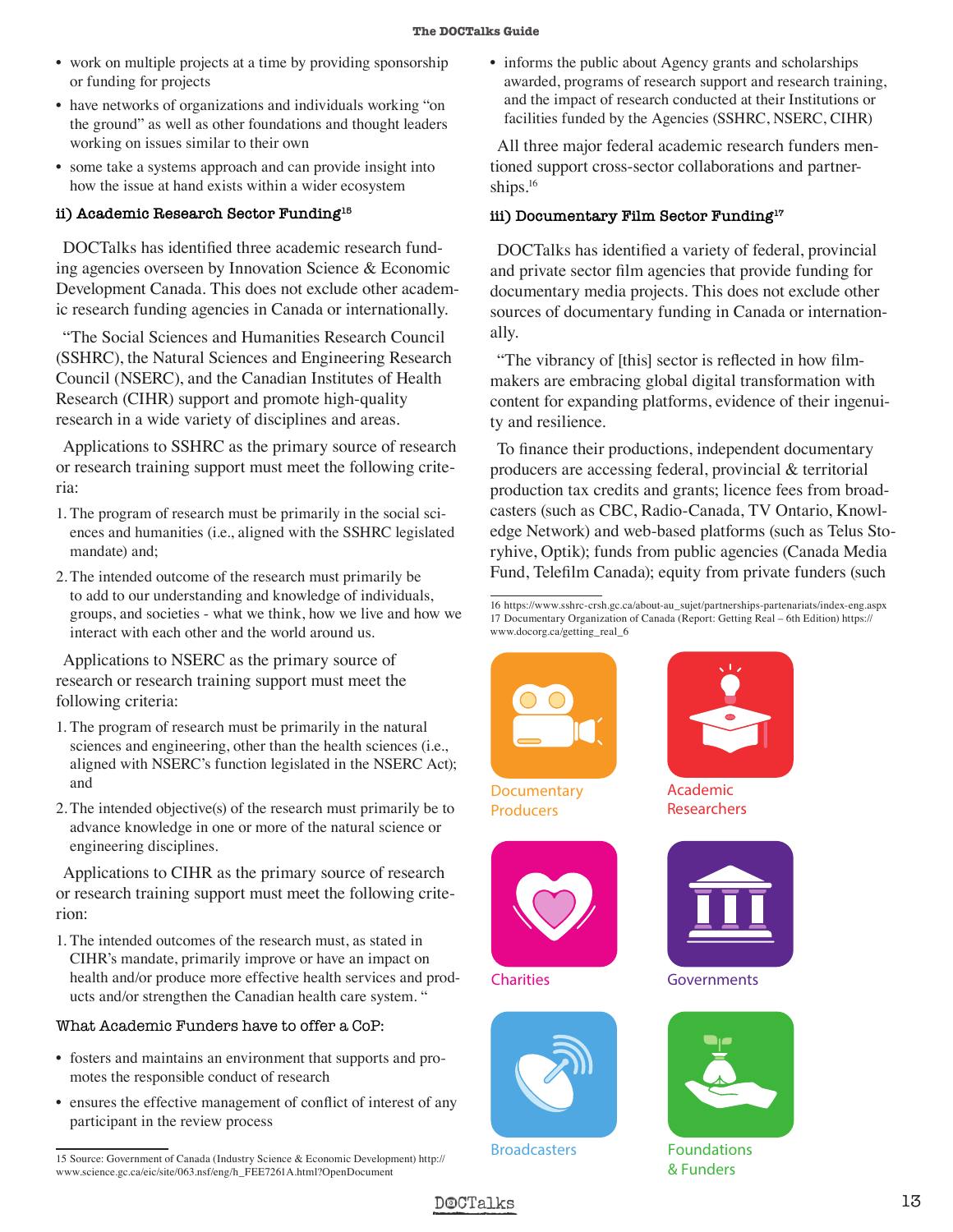as Rogers Documentary Fund, Bell Fund), National Film Board of Canada programs; financing from distributors, foundations and corporate sponsorships.

Distribution is commonly taking place on broadcaster networks and web-based platforms such as CBC Gem, Crave, Arte Webdocs; as well as on internet platforms such as Telus Storyhive, YouTube, Vimeo, Amazon Prime Video and Netflix."

What Documentary Funders have to offer a CoP:

- ensuring Canadian artistic expressions and cultural content are created and accessible at home and abroad
- ensure that Canadians and the audiovisual industry achieve maximum social, cultural and economic benefits
- developing and retaining talented creators
- foster the quality and diversity of Canadian films and digital media content and build larger audiences at home and abroad for it
- build, preserve and disseminate our collection of Canadian films and digital media content for audiences at home and abroad

# **Part 3: WHAT COLLABORATORS NEED TO KNOW**

#### **How different sectors work**

While documentary media production is already a collaborative activity, cross-sector collaborations can be a challenge. At times, each cross-sector participant may have their own goals and want to achieve different things. For instance, funders may want to showcase their good works and the impact they are having; broadcasters might want content that will reach audiences and generate revenue; charities may want to be recognized for their work; academics might want unbiased research data; governments may want issues, policies and programs to be highlighted; and documentary producers might want to tell a good story.

These are not necessarily mutually exclusive goals but may be more difficult to achieve unless there is a mutual understanding of each collaborators needs and requirements as it relates to the creation, funding and mobilizing of various types of knowledge-based documentary media contents and projects. This section presents observations from survey responses about what participants should know about their CoP collaborators before setting out to create knowledge-based documentary media. All responses presented here are anonymized but reported verbatim for the sake of authenticity.

#### **Documentary Media Producers**

- It takes more time to build relationships and trust between various cross-sector partners, as each sector and partner have different ways of operating internally and externally. Patience is a requirement.
- The production must have a viewable structure with an unfolding story that holds the viewer's interest. The technical content (sound and picture) must be of the best quality achievable and the editing must be of the highest skill level.
- Adhere to various film funding agencies (federal, provincial, private) eligibility and policy criteria. Ownership of copyright for certain types of documentary media content. Insurance policies at various stages in the filmmaking process.
- The research, development, production and distribution of a documentary media project could go on for several years with the launch at Festivals, Conferences, Television, Online Streaming, Website, Social Media, etc.

#### **Academic Researchers**

- Will want to consider how a film will fit with the scholarly objectives of their research project.
- While universities are driving themselves towards commercialization and entrepreneurialism, some academics are cautious about commercialization and do not want to contribute towards the creation of marketable products.
- Create opportunities for knowledge exchange and educational experiences/training for graduate students.
- Want community members to understand how their disciplinary methods can be applied to community issues. Also, seek to make their research accessible while educating an audience about how research is conducted.
- Must follow Tri-Council policies on research ethics.
- Documentary projects, if research-based, will require an internal ethics review at the university.

#### **Charities**

- Have limited resources (staff, volunteers, facilities, funds), so they are careful about taking on new projects.
- Need to protect their core service activities, charitable tax status and donour relations, so any new project will need to tap into additional sources of funding.
- The story they want to tell will need to be based on a service activity that they offer, meets a public need and will resonate with an audience.
- May have access to reach various target audiences (local, regional, national, international) through internal and external promotional affiliations and partnerships

#### **Governments**

- Every level of government has a variety of ministries, departments and agencies that need to achieve policy and program objectives
- May require communication strategies to accomplish their policy objectives and reach target audiences by collaborating with other cross-sector partners (charities, academic researchers, documentary producers) that have similar societal interests and goals (social, cultural, economic, environmental, etc.).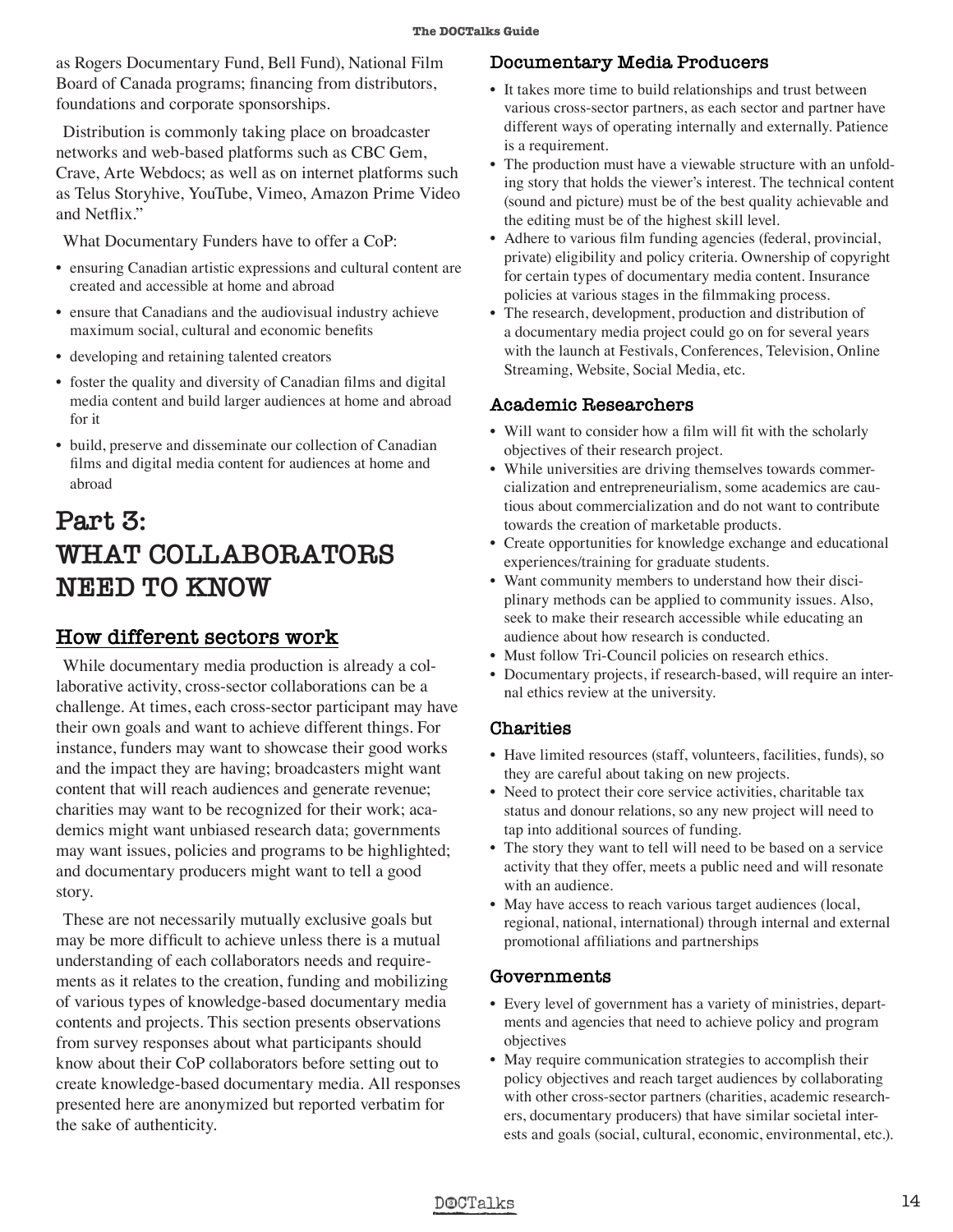#### **Broadcasters**

- Broadcasters require that documentary media producers own the copyright and retain editorial control, adhere to journalistic standards and practices, take responsibility for errors and omissions, and be a Canadian owned for-profit business, before providing a broadcast license for their documentary media content.
- Production budgets and funding for documentary media projects may need to meet license fee threshold requirements.
- A broadcast license can trigger other sources of funding.
- Community-based broadcasters seek financial contribution/ project sponsorship to help maintain services.
- Pitches to a broadcaster must balance newsworthiness, artistry, and broadcaster's values.
- Productions that get approved will need to have experienced storytellers/technicians involved.
- Have to be comfortable that the documentary media project will be delivered on time and meet technical and quality control standards.

#### **Foundations and Funders**

- The 'impact producing' role is one which could use more developing in Canada, as this seems like it has a potential to tie projects together.
- Different funders (e.g. foundations, government agencies) are sometimes limited by what they can do/fund based on the source of their funding.
- In kind contributions are not always considered eligible by funding agencies.
- Funding is guided by federal and provincial regulatory requirements (Canada Revenue Agency, various ministries).
- Create agreements or memoranda of understanding with partners and creative agencies to ensure any internal administration policies are met.
- Grants and funding must be approved by officially designated staff, committee's and boards.

#### **Some Known Challenges**

There are several key steps and processes that participants will need to fully understand if they want to successfully create knowledge-based documentary media using a cross-sector collaborative approach. These steps and processes are outlined below.

Knowledge-based documentary media will require a documentary producer to oversee the production process. But the producer may not be the cross-sector partner initiating or driving the project. In many instances the proponents are academic researchers that want to disseminate and mobilize their research knowledge and/or charities that have a unique story to tell about their activities. In other instances the documentary producer will approach an academic researcher and/or charity with a project. Determining which cross-sectors will be the primary participants is the first step in the process.

Related to this is the need for all cross-sector participants to mutually respect and understand each other as it relates

to what they can and will contribute towards the creation of knowledge-based documentary media. Being comfortable with each other and agreeing on why they want to collaborate will be the first challenge. But there are many processes and challenges that cross-sector participants will need to discuss and work through as they engage with each other in a knowledge-based documentary media CoP. What follows here is a brief outline of challenging experiences that cross-sector participants have needed to tackle during past projects. Responses presented here are anonymized but reported verbatim for the sake of authenticity. It is also worth noting that these are responses made by those who participated in our survey and may not reflect the views of DOCTalks.

#### **Documentary Media Producers**

- Intellectual property and copyright agreements are the producers responsibility (as opposed to broadcaster).
- Academic funders prefer to fund student development which makes it really hard to hire professionals. There is also an expectation that professionals will work on a research project for free or at significantly reduced rates. There seems to be no appreciation that documentarians do not receive the salary outside of the actual documentary work they do.
- Academic ethics can be especially problematic when things start changing "on the ground". Documentary filmmakers are very good at adapting as the story reveals itself. Researchers are locked into a pre-determined plan. Also, researchers like to do very long interviews that follow a fixed line of questioning. This leads to some pretty dry material and a lot of footage to be transcribed.
- The usual release for a participant in a film is a simple one compared to the the release required for an academic researcher which can run to several pages.
- Memoranda of Understanding can be useful but be careful they do not handcuff the production.

#### **Academic Researchers**

- Universities, governments, and foundations take time: time to apply for funding, set up funding accounts, and time to complete and process other bureaucratic paperwork.
- Universities may want control of copyright. Work through faculty union to maintain control/allow producer to maintain control.18
- University research offices may have no prior experience administering a film project. This could result in a mismatch between the realities of the continuous costs "on site" and reimbursements required.
- Academic funders need to see that collaboration is research, an element that is not covered in the Tri-council policy 2). This has far-reaching consequences for academics including how to document collaborations in annual academic reviews, Promotion and Tenure Reviews, etc. If a faculty member's

<sup>18</sup> Another commenter notes: "Each institution must respond to different intellectual property and copyright requirements. Instead of circumventing the universities, work collaboratively with them."

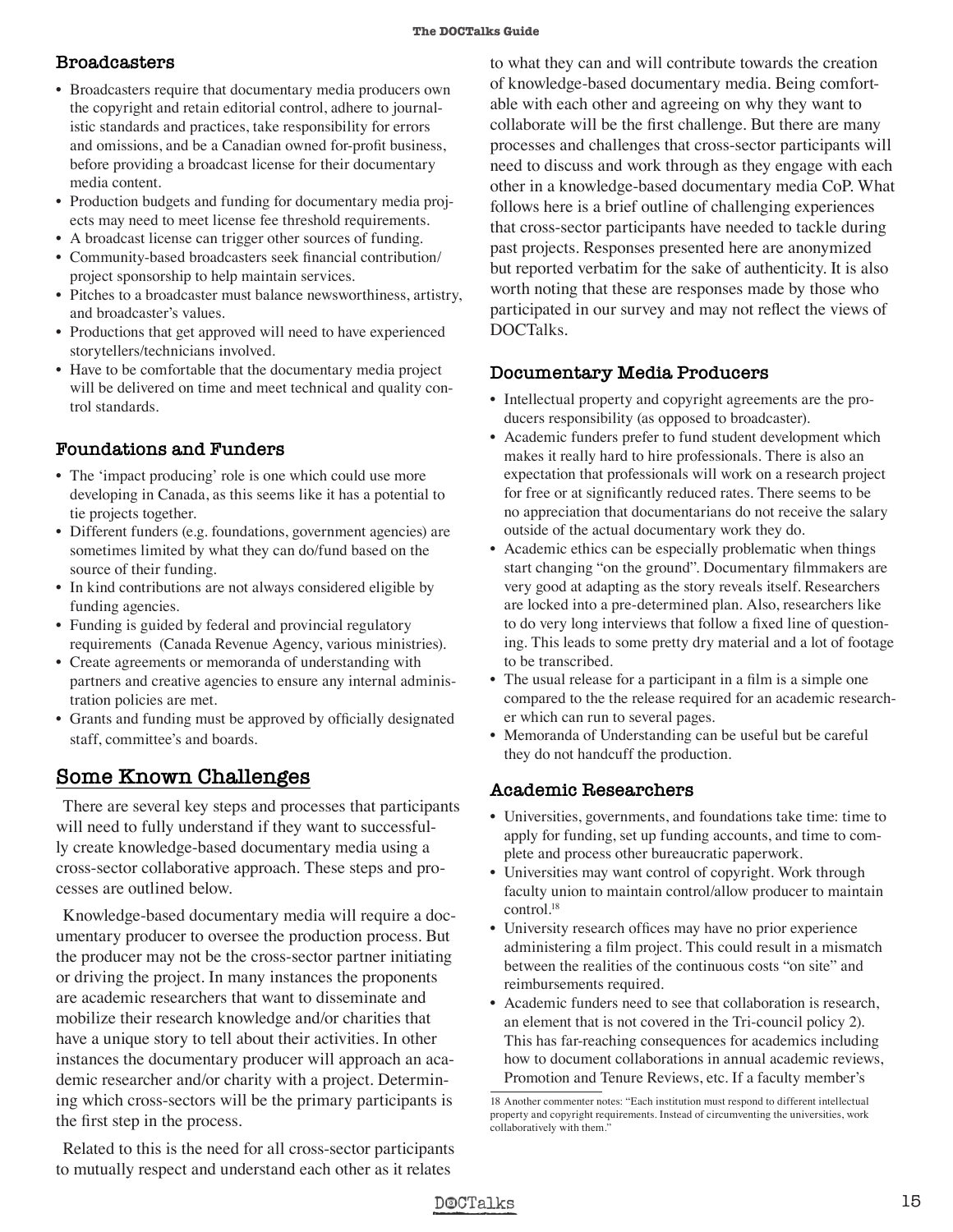Collective Agreement supports media/creative works, that's a good start.

• Research funding is not easy to combine with any of the usual sources for documentary production: broadcast licenses, Canada Media Fund, tax credits, etc. This relegates research documentaries to a low-budget, online-distributed category that not only makes the productions poorer but sharply limits the audiences they can reach.

#### **Broadcasters**

- While broadcasters might normally be thought of as the final step in documentary production, they recognize a role for themselves at the onset and throughout the development and production processes as well.
- Academics and charities may pay less attention to the artistry and professional standards expected by broadcasters.
- Producers must work very closely with Broadcasters to ensure all information is completed accurately and on time or delays in funding can happen.
- For broadcasters to get involved: programs must be of interest to North American audiences, provide diverse voices and stories and to ensure that the shows meet the ptv guidelines for packaging, funding credits, etc.

#### **Foundations and Funders**

- Foundations are often hesitant to support work they have not seen. This is a challenge when considering the funding cycle of a production.
- Projects that cost over a certain amount and/or feature some foundations may require approval from a Board of Trustees.
- Telefilm and Canada Media Fund, as well as Government Tax Credits (provincial and Federal): Although similar, the agreements and application forms differ enough that each needs to be completed individually instead of sharing data sets.

#### **Working Through Cross-sector Differences**

In the previous sections we outlined some of the known-challenges cross-sector collaborators have faced in the production of knowledge-based documentary media. We now turn to suggestions our respondents offered to address past challenges. Suggestions fall into four practical areas: production and content, intellectual property, funding, and collaboration/feedback.

#### **Production and Content**

- Establish how creative decisions will be made ahead of time. This goes hand in hand with intellectual property and copyright. Who will own what? These are important discussions to have with collaborators early on in a project.
- Collaboration and consultation are good things but "too many cooks can spoil the broth". Identify decision makers.
- Who is telling the story? Ensure that it is their story to tell. Consider including other voices that should be heard. Make sure facts stated accurately.
- Research can produce a lot of worthy material. A film has to tell a story within a proscribed time frame and maintain an audience's interest. Painful as it might be material has to be sacrificed.
- It is common and good practice for a producer to hire a pro-

duction accountant. On this note, ensure funds are secured for all behind-the-scenes expenses.

- If a product is only for internet distribution it does not need the same clearances and associated costs as it would for "broadcast" on television.<sup>19</sup>
- Make outreach a primary consideration at the outset of producing content to ensure/budget enough money for it.

#### **Intellectual Property and Copyright**

- Who owns what?
- Documentary filmmakers and researchers are both apex predators in the information-gathering world. They both need to be able to demonstrate that they are the person responsible for the accuracy and presentation of the finished work. The only solution is for one to defer to the other within a framework of collegiality, mutual trust and a well-written contract.
- It should be clear from the outset who "owns" the creative outputs of this project, as well as any other materials associated with it. How will they be maintained? Who will host them?
- There may be assumptions based on who suggested the project and who the collaborators are. It is important to discuss these issues to create transparency so everyone starts on the same page.

#### **Funding**

- Be aware of extra costs that you might encounter arising from collaboration or delays in the process of filmmaking.
- Separation of funders from the content can help maintain editorial integrity of a production.
- Who are the funders and how much did they contribute to the documentary, do any of the funders or their representatives appear on-screen?
- Funding organizations are more likely to fund larger knowledge-based documentary media projects if experienced filmmakers/producers attached.
- Who has the ultimate approval for funding and release of the final product?

#### **Concerning Collaboration and Feedback**

- Bring and keep all collaborators at the table. Make sure all are clear on the issues to be addressed. Clarity and understanding are key.
- Determine who, if anyone, works from a distance.
- May want to meet with a production executive at the Broadcaster to seek their input before doing a proposal.
- Communicate and understand what each partner needs. No voices go unheard.
- Discuss in detail before camera rolls. This will save a lot of re-edits.
- Understand each others' professional standards. Be prepared to navigate these conflicts.
- All parties must be prepared to compromise on a loss of creative and messaging control, and on speed of production.



<sup>19</sup> Though another commenter notes that this is "not necessarily true, e.g. high-budget docs commissioned or licensed by big streamers like Netflix or Gem."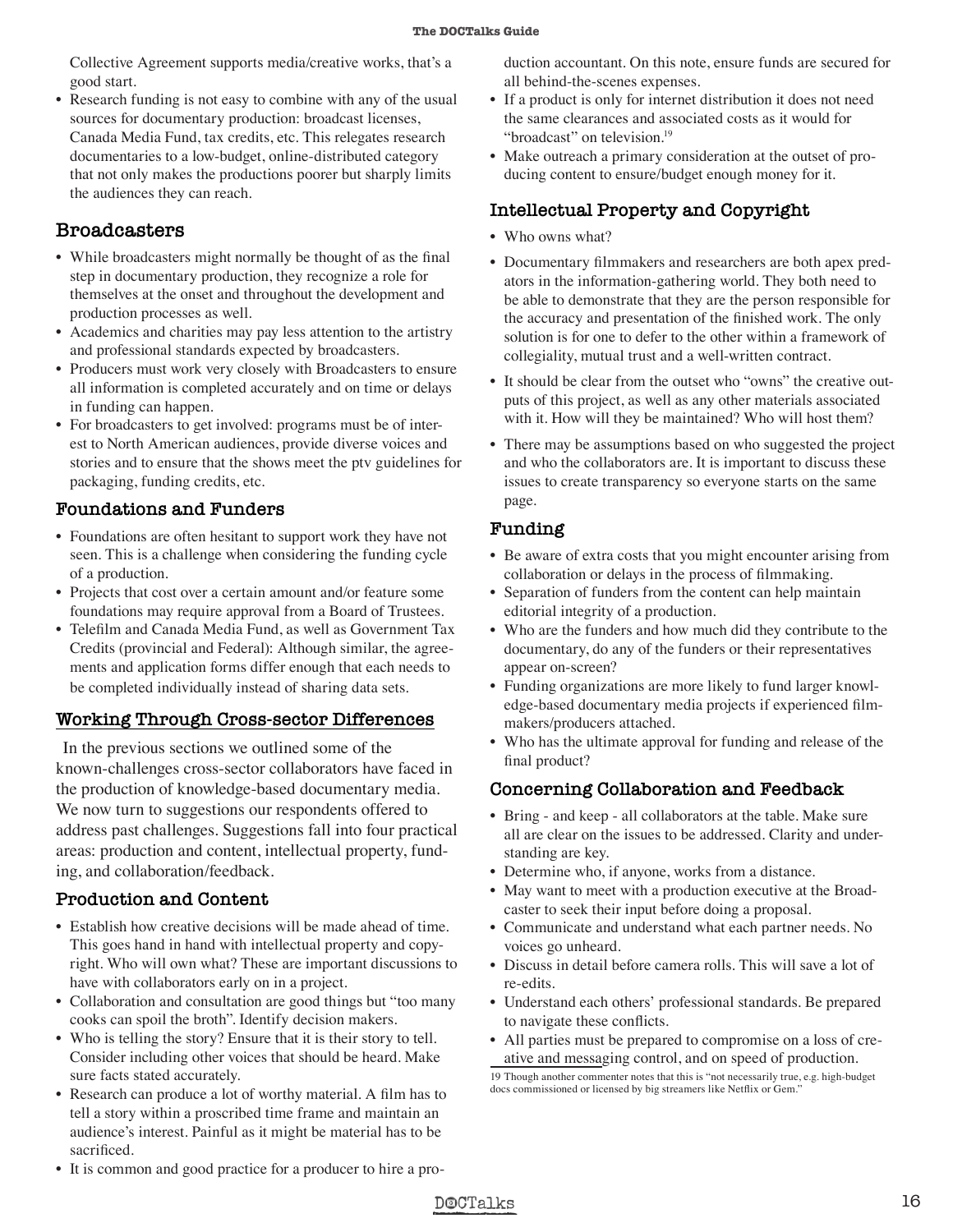- Gaining consensus takes time and patience.
- Establish timelines: each funding agency has different application dates.
- Do not underestimate the length of time for decisions to be made.
- As painful as it might be, some documentary media material will need to be sacrificed to create the most compelling stories and narratives.

# **Part 4: FOCUS ON ETHICS & PARTNERSHIPS**

As with any research endeavour, knowledge-based documentary media projects will face a number of issues concerning the proper treatment of participants. In this final section of our report we present answers to two survey questions that offer a glimpse into the ethics of knowledge-based media storytelling. As more cross-collaborative projects emerge and are documented, DOCTalks will continue to provide updates to reflect new and evolving practices.

### **Question 1: How does your sector adhere to ethical principles to protect the people, places and things that appear in your documentary projects?**

- Permission agreements and research.
- Memoranda of Understanding need to be very specific in terms of roles and responsibilities and help inform a shared understanding of what to expect during the collaboration.
- This is a big one. A good documentary film can often provoke someone's wrath or objection. If so can they prevent the work from being seen?
- Criminal record and vulnerable sector checks. Making sure that each participant fully understands their participation, with a clear proposal, outlining goals and potential impact.
- Tri-council guidelines and other kinds of ethics review (Indigenous communities $2<sup>0</sup>$ , school boards, etc.)
- Standard liabilities and indemnities in contracts. It is the responsibility of the producer to ensure accuracy.
- Open honest dialogue is imperative. Take suggestions as to what the audience wants to see instead of only what the producer wants to impart.
- Questions about appropriation must be considered, particularly when documenting communities that have historically been research subjects and their cultural knowledge captured and disseminated without their permission.
- Partners and collaborators need to understand the Research Ethics Board (REB) requirements. Doc producers often feel that consent only needs to be given once at the beginning, and this is problematic if research participants want to remove themselves from projects after it has started.<sup>21</sup>
- By building relationships with all participants and with land, community, etc. It is an ongoing process.
- Although powerful storytelling is key to the success of many documentaries, it has to be done in ways that respect the participants which in turn may affect the narrative arc.
- Each sector may have different definitions and requirements for ethical conduct. Such as clearances, training, etc. Again open communication and a clear proposal which outlines the processes to follow will help establish what these should be for a collaborative project.

#### **Question 2: How do you ensure community knowledge/local experience & science-based research is accurately represented?**

- Multiple level reviews, fact check within reason for limited staff, knowledge of producer.
- Good research, some pre-screenings with authorities and community and sometimes vetting by a lawyer.
- Find interviewees who are local experts on the subject matter.
- Each collaborator reviews for their own components.
- Adherence to codes of conduct and journalistic standards and practices as required by co-producers, broadcasters or distributors.
- Broadcaster vets projects and teams. They watch rough cuts and fine cuts and request changes.
- Distributors assume that the producer has sought some peer kind of review.
- Industry rules such as Canadian Broadcast Standards must be upheld.
- Apart from legal or contractual obligations there is nothing really except personal integrity.
- Checking research sources and double checking statements by participants.
- We may need to establish a peer-review process for knowledge-based documentary media productions.

<sup>21</sup> Editor's note: Some academic respondents wished to express that an REB-regulated consent process is non-negotiable.



<sup>20</sup> For example, see the Onscreen Protocols & Pathways guide released earlier this year by imagineNATIVE and the Indigenous Screen Office (http://www.imaginenative.com/ publications)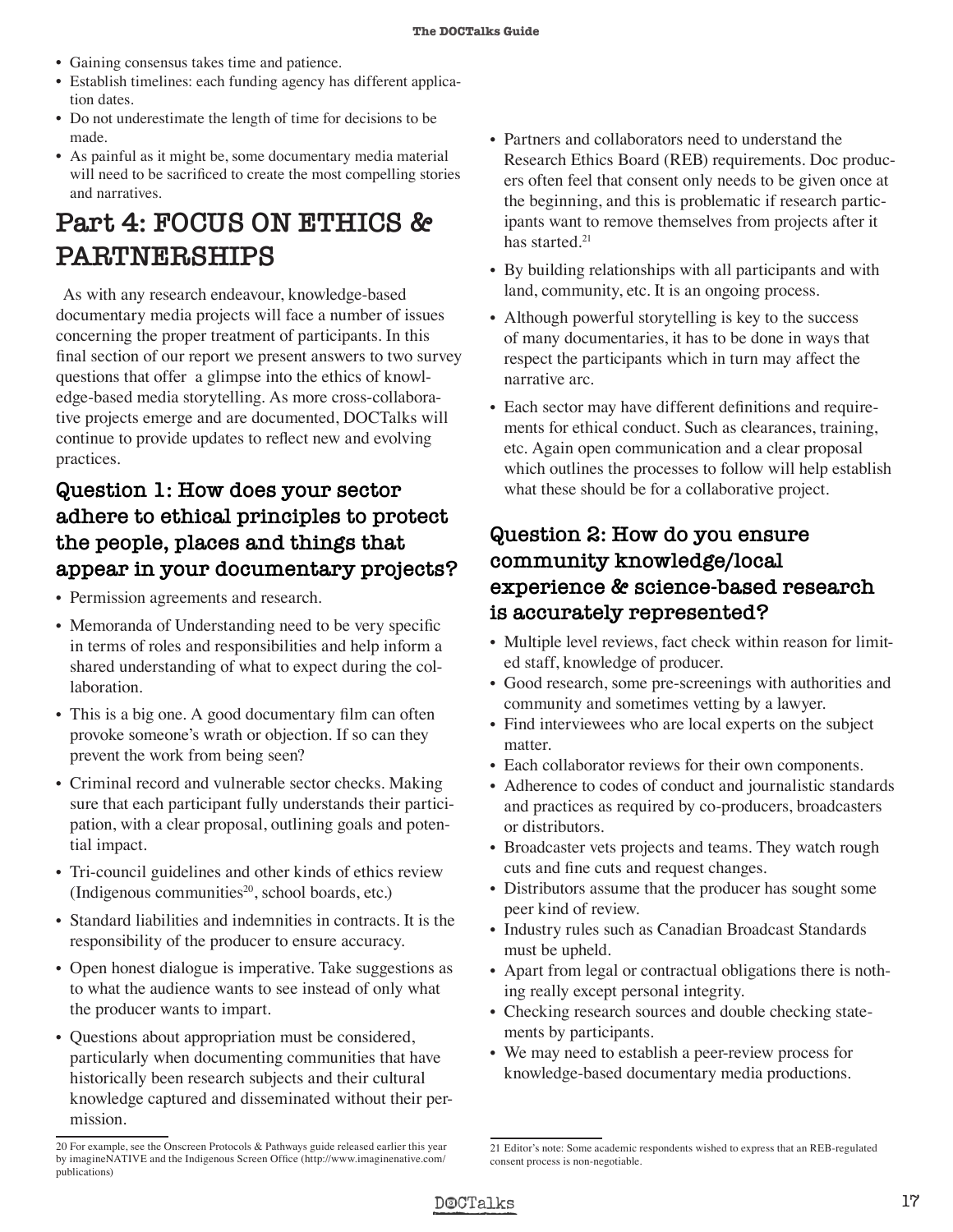# **Part 5: NEXT STEPS**

The primary purpose of the DOCTalks Guide is to establish a process of engagement to foster positive relationships between cross-sector collaborators with the goal of creating and funding knowledge-based documentary media projects that can be mobilized and distributed to various audiences - local, regional, national and international.

As outlined in the DOCTalks Guide, there are numerous opportunities for cross-sector collaborations to occur across the country, but there are also some challenges. To ensure DOCTalks can effectively manage cross-sector expectations and relationships while encouraging more participation in the engagement process, we are advocating a go-slow approach over the next two years.

We see the DOCTalks Guide as a navigational tool to help strengthen cross-sector collaborations. The Guide will enable cross-sector participants to better understand the process of creating, funding and distributing knowledge-based documentary media that are mutually beneficial and achieve the desired goals. The Guide will also enable cross-sector collaborative practices to be tested and enhanced by piloting a variety of documentary media projects over the next two years and by sharing this knowledge and experience in an updated Version 2 DOCTalks Guide.

To those ends, DOCTalks plans to work with all interested cross-sectors to move the process forward.

#### **Promoting Cross-Sector Collaborations**

With the release of the DOCTalks Guide (Version 1), we want to meet with interested cross-sector collaborators to see how they can engage and participate in the process of creating, funding and distributing knowledge-based documentary media across Canada.

The annual DOCTalks Festival & Symposium is the best opportunity for cross-sectors to gather, network, discuss the Guide, and learn more about creating, funding and distributing knowledge-based documentary media in Canada.

DOCTalks officials are also open to meeting with officials from all six cross-sectors to discuss the Guide in greater detail and their participation. These meetings will enable the mutual exchange of knowledge and information between cross-sectors and assist with relationship building.

#### **Establishing DOCTalks Chapters**

The purpose of each DOCTalks Chapter will be to produce and showcase projects that use cross-sector collaborations to create, fund and distribute knowledge-based documentary media - long form documentary films, short videos, podcasts, immersive learning technologies, interactive websites, social media.

Chapters will also provide a professional forum to test, enhance and promote the DOCTalks Guide for cross-sector collaborative practices in communities across Canada. Currently, there is interest to establish DOCTalks Chapters in Atlantic Canada (NB, NS, NL, PEI), but hope to hear from others that want to establish a chapter in their community.

#### **Initiating Funding Models**

There is a significant amount of cross-sector funding that could be directed towards the creation and mobilizing of knowledge-based documentary media if the appropriate funding models are put in place. DOCTalks is currently in discussions with several cross-sector funders to initiate a funding model, with the goal of implementing and expanding this funding model, and developing other potential funding models over the next two years

#### **Develop a Vision for Knowledge-based Documentary Media**

Proliferation of reality TV and lifestyle shows have eliminated and displaced knowledge-based documentary media programs on public and private broadcasting networks and channels over the last twenty years. But new opportunities for documentary storytelling have also arisen due to an ever-changing digital media landscape.

Since 2013, DOCTalks has worked collaboratively to address all of these programming issues and identify new opportunities by fostering the creation and funding of knowledge-based documentary media content. To that end, the DOCTalks Guide is a navigational tool that will enable a systematic approach to produce knowledge-based documentary media by leveraging the talent, experience and financial resources that all six cross-sectors can offer and share between them - documentary producers, academic researchers, charities, governments, broadcasters, foundations & funders.

If Canada hopes to address some of the most pressing issues facing society, then it will need to develop a cultural and economic framework to creatively tell real stories, about real people, living in real communities, addressing real issues, and creating real change in society.

To that end, in association with all cross-sectors participants, DOCTalks would like to develop a vision and a more coordinated approach for the creation, funding and mobilization of knowledge-based documentary media for social, cultural, educational and economic purposes.

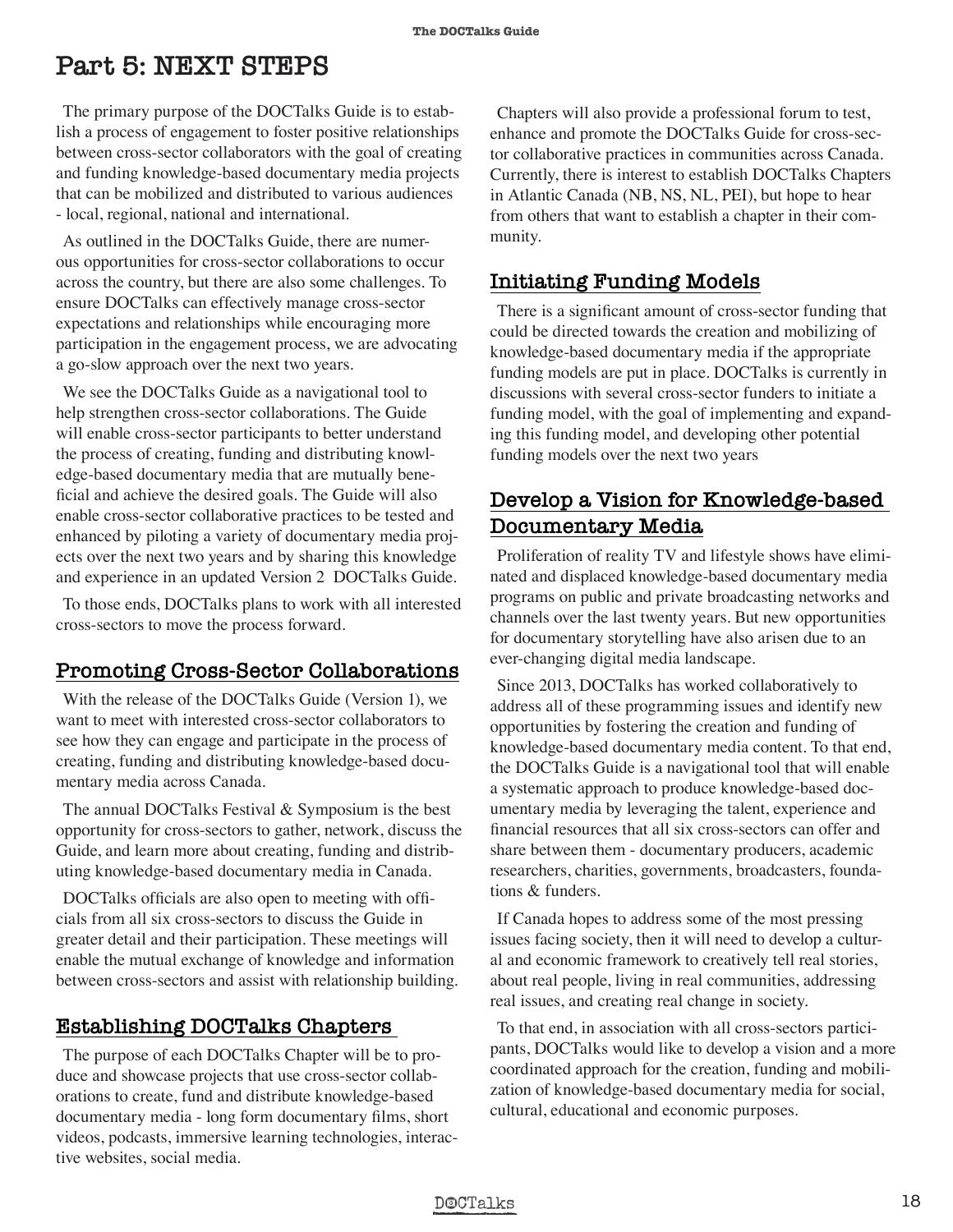# **Appendix: CROSS-SECTOR PARTNER CASE STUDIES**

#### **Case Study 1:**

#### **ACADEMIC RESEARCHER & DOCUMENTARY PRODUCER**

#### PROJECT TITLE:

Men are bullied too

#### PROJECT RATIONALE:

Because of the devastating impact that workplace bullying can have on the health and lives of those targeted, Dr. O'Donnell is passionate about preventing and addressing this issue. One approach to tackling the problem is via education and awareness. While academic conferences and presentations are an important, often they are not being accessed by individuals who need the information such as targets and employers. An increasingly critical medium for the dissemination of health information is the Internet and, in fact, it is estimated as many as 70% of Canadian adults access the Internet for this purpose (Statistics Canada, 2005). Given this reality, the development of evidence-based electronic resources is vital. While academic researchers have expertise in disseminating the results of their work using traditional approaches, few have training or expertise using more non-traditional approaches such as social media, websites, film and video clips, and so on. Based on the research publication: O'Donnell, S., & Mac-Intosh, J. (2016). Gender and workplace bullying: Men's experiences of surviving bullying at work. Qualitative Health Research. doi: 10.1177/1049732314566321

#### CROSS-SECTOR PARTNERS:

Academic Researcher: Dr. Sue O'Donnell, Faculty of Nursing, University of New Brunswick & Documentary Producer: Nick Wilson Videography (Nick Wilson)

#### PROJECT DURATION: 2013-2014

#### PROJECT BUDGET & FUNDING:

Total budget \$4,250. Funds raised from University of New Brunswick (\$4,250 - from Canadian Institutes of Health Research: Institute of Gender and Health, Sex and Health Trainee Knowledge Translation Supplement.)

#### FILM DISTRIBUTION:

- 1. Online: https://vimeo.com/100370073 & https://www.youtube. com/watch?v=da0FSdU\_hNg
- 2. Yamada, D. (2017, June 9). Male targets of workplace bullying. Minding the Workplace, https://newworkplace.wordpress. com/?s=Male+targets+of+workplace+bullying&submit=- Search
- 3. Research and film, Men are bullied too, feature of blog post. O'Donnell, S. (2014, October 15). Men's experience of workplace bullying. The Good Men Project Blog: https://goodmenproject.com/featured-content/men-are-bullied-at-work-tookerj/ (Invited guest blog post. )
- 4. Workplace Bullying Institute. (2014, July 17). Men are subjected to workplace bullying too. Workplace Bullying Institute Blog: http://www.workplacebullying.org/men/ Research and film, Men are bullied too, feature of blog post
- 5. The film has been screened among numerous academic, professional and public audiences.

#### SYNOPSIS:

As a result of bullying men experience significant physical, mental and social consequences. They also find it difficult to successfully persist at work amid continual bullying. Contrary to stereotypical assumptions, men need and want support to manage workplace bullying and its consequences and the film highlights this need from the perspective of men.



#### DOCTalks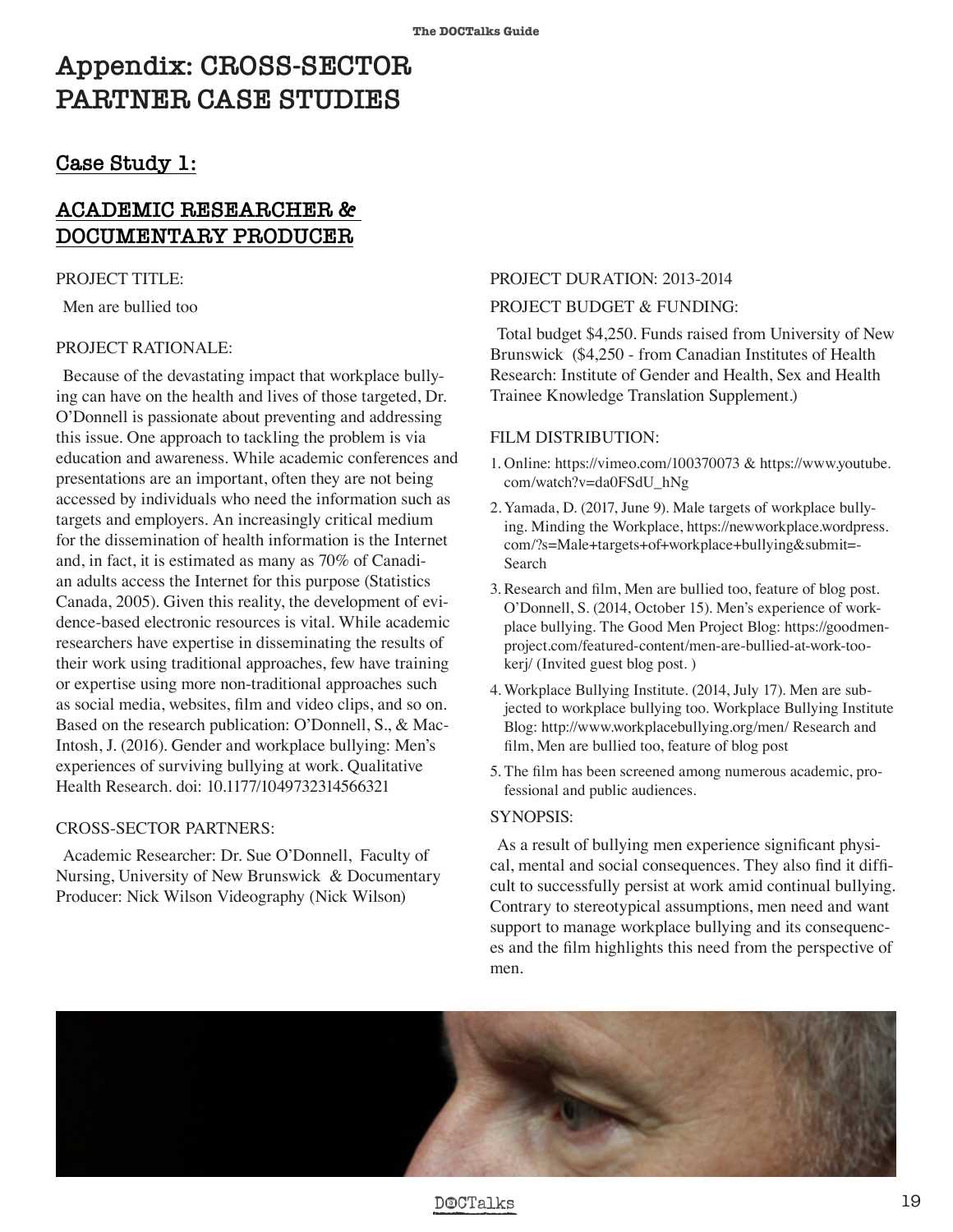# **Appendix: CROSS-SECTOR PARTNER CASE STUDIES**

#### **Case Study 2:**

#### **CHARITY & DOCUMENTARY PRODUCER**

#### PROJECT TITLE:

Every Living Thing – experiencing a bioblitz

#### CROSS-SECTORS PARTNERS:

New Brunswick Museum (Dr. Don McAlpine) & Flower Power Production Inc. (Lloyd Salomone)

PROJECT DURATION: 2013 to 2017

#### PROJECT BUDGET & FUNDING:

Total Budget (\$99,239). Funds Raised by New Brunswick Museum – (\$54,524 from Echo Foundation, New Brunswick Environmental Trust Fund, New Brunswick Museum). Funds Raised by Flower Power Production Inc. – (\$44,715 from New Brunswick Tourism Heritage & Culture Film, TV & Multimedia Initiative & Promotional Programs, CBC Television License, HRT Croatia Television License, Canadian Film Production Tax Credits, New Brunswick Wildlife Trust Fund, Indiegogo Crowdfunding)

#### LEGAL AGREEMENTS & INTELLECTUAL PROPERTY RIGHTS:

The New Brunswick Museum (NBM) and Flower Power Production Inc. (FPPI) did not sign any formal legal agreements. Their working relationship was based on mutual respect and trust. They collaborated to source and raise funds that each partner was eligible for, with all funds provided to FPPI to complete the documentary media project. FPPI retained creative control and documentary media content copyright as required by agreements signed with television broadcasters. NBM officials reviewed all content to ensure the knowledge imparted was scientifically accurate and professionally represented the scientists' work.

#### CONTENT & DISTRIBUTION:

- 1. 45 minute documentary film (English with closed captioning / CBC TV - Absolutely Canada / CBC Curio educational service)
- 2. 88 minute feature documentary film (English with French subtitles / scientific & community screenings / Vimeo video-on-demand / HRT Croatia Television, language subtitling by the Canadian Embassy in Zagreb)
- 3. 2 minute film trailer (English for promotion)
- 4. interactive website (English www.everylivingthing.life / for information, promotion, online streaming)
- 5. social media (English Facebook & Twitter / for audience development, promotion, online streaming)

#### SYNOPSIS:

The documentary film, Every Living Thing - experiencing a bioblitz, takes the viewer on an amazing journey in which they share the goals, frustrations, and excitement during four weeks spent over two summers exploring the biological diversity – green plants, fungi, , insects, fish, amphibians, reptiles, mammals and more - that live in the Grand Lake Protected Natural Area in New Brunswick, Canada. The film was produced in collaboration with the New Brunswick Museum's BiotaNB program to mark the UN Decade of Biodiversity (2011-2020). The BiotaNB program is a twenty year biodiversity research project to identify and catalogue as many species as possible in the province of New Brunswick as a baseline for monitoring future change before human encroachment and climate change intensify.



#### DOCTalks